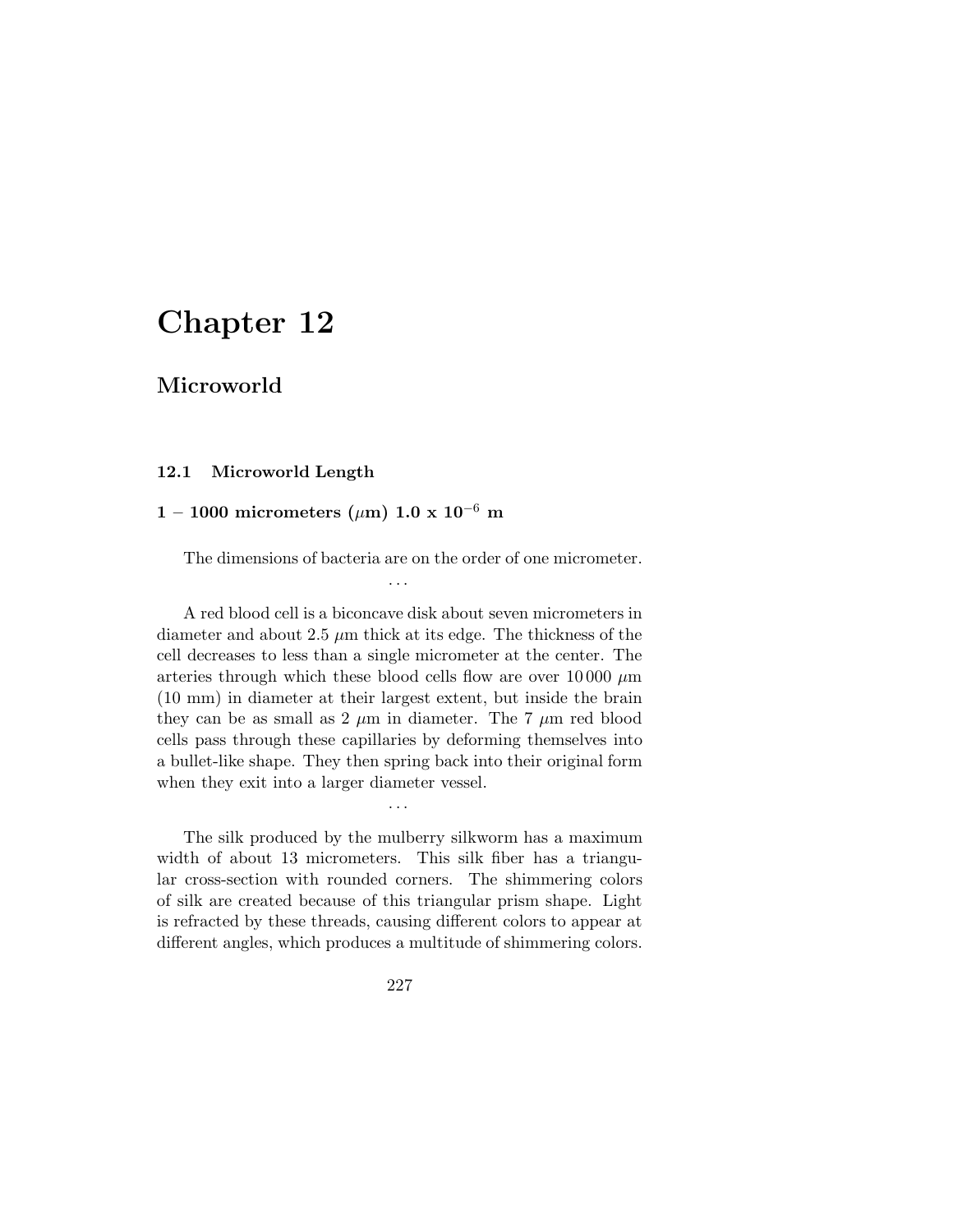| Example                                      | <b>Dimension</b>  |
|----------------------------------------------|-------------------|
| Scarlett Fever Bacteria Diameter             | $2 \mu m$         |
| Typhoid Fever Bacteria Length                | $3 \mu m$         |
| Spider Web Silk                              | $3-8 \mu m$       |
| Red Blood Cell                               | $7 \mu m$         |
| Snowflake                                    | $10 \ \mu m$      |
| Silkworm (Bombyx mori) Silk                  | $13 \mu m$        |
| Fog Droplet Mean Diameter                    | 10-15 $\mu$ m     |
| Diameter of a Fine Human Hair                | $17 \mu m$        |
| Score Line Thickness of Pull-Top Soda Can    | $25 \mu m$        |
| Micrometeorites                              | $50 - 2000 \mu m$ |
| Paper Thickness                              | $90 \mu m$        |
| Smallest Dimension Resolvable by Unaided Eye | $100 \ \mu m$     |
| Airborne Disease Droplet Diameter            | $100 \ \mu m$     |
| Coat of Paint                                | $100 \mu m$       |
| Human Egg Cell (diameter)                    | 130 $\mu$ m       |
| Diameter of a Thick Human Hair               | 181 $\mu$ m       |
| Tardigrade (water bear) length               | $500 \ \mu m$     |
| Great Pyramid Joint Openings (mean)          | $500 \ \mu m$     |
| Thickness of Credit Card                     | $760 \ \mu m$     |
| Phytoliths                                   | $1 - 1000 \mu m$  |
| Microspheres                                 | $1 - 1000 \mu m$  |

#### Micrometer Sized Objects

#### Table 12.1

Silk is traditionally measured with a unit called a denier by the textile industry. The original denier was defined as a silk thread 9600 aunes in length, and equal to the weight of a coin called the denier. Four hundred aunes has a length of 476 meters. The denier coin has a mass of 24 paris grains. It was noted this relationship, when scaled to 9000 meters, produces a single silk strand with a mass of 1.004 grams. This metric coincidence allowed people in the textile trade to continue using the denier by defining it as a thread which has a mass of one gram, and is 9000 meters in length.

For Non-Commercial Use Only 228 (c) Randy Bancroft 2021

. . .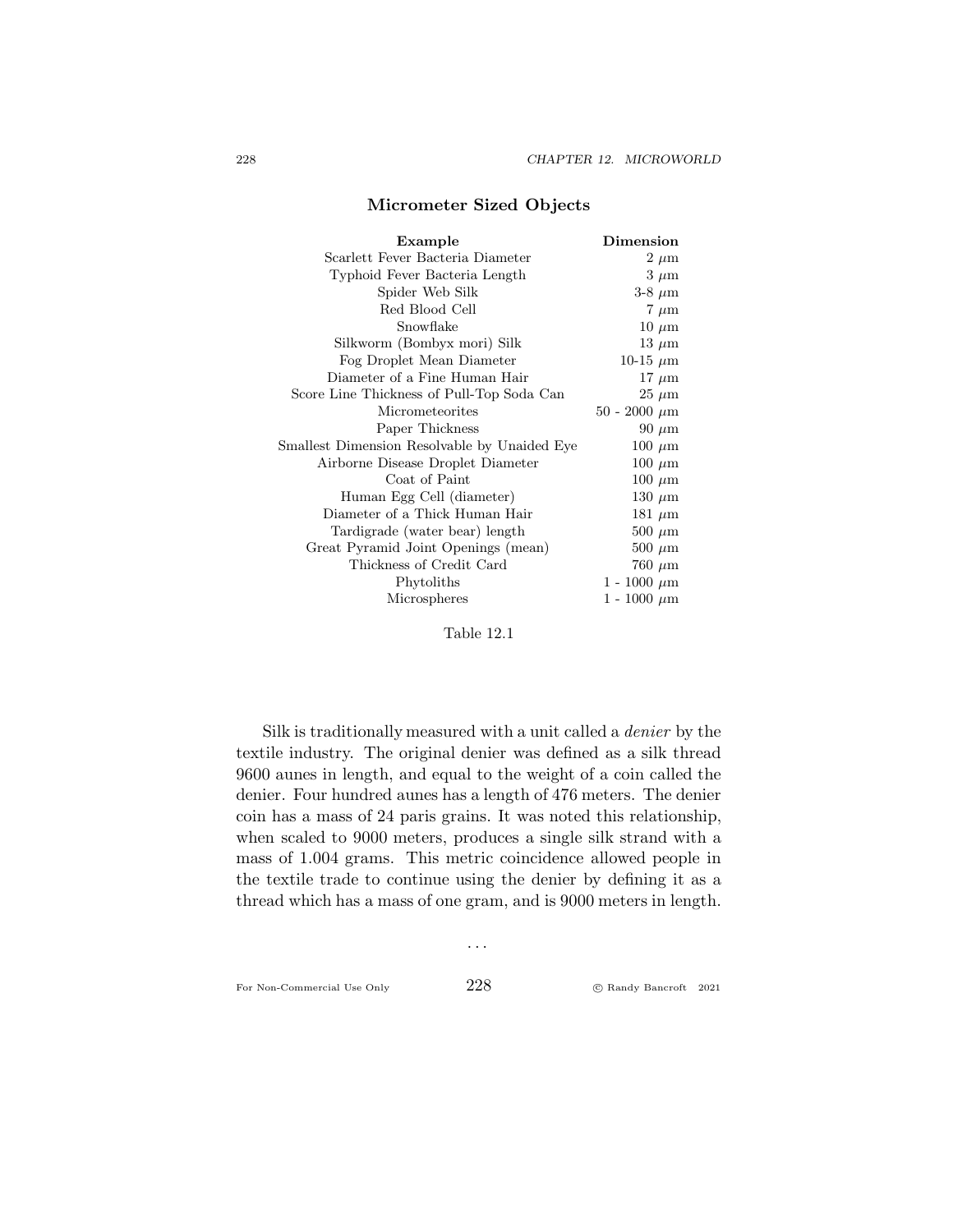If a fog is optically dense enough that it's hard for a human to see through it, the individual droplets of fog have a mean diameter of about 10-15 micrometers.

. . .

The design of a pull-top opening on a soda can requires incredible precision. The score line, which becomes the oval boundary of the drinking aperture created when a person pulls on the lever-arm of the pull-top, is only 25 micrometers thick. This is four times thinner than an average human hair. In order for young children and the elderly to readily open a pull-top can, the thickness of the score-line must be within a tolerance of 5-7 micrometers. If the score thickness is larger than 35 micrometers, the can will not open. The sides of a modern soda can are only around  $125 \mu m$ thick.<sup>[1]</sup> Similar in thickness to a coat of paint.

The average thickness of paper is about 90  $\mu$ m, or over twelve times as thick as the diameter of red blood cell.

. . .

. . .

Understanding physics at the micrometer level can be a matter of life and death.[2] When the COVID-19 pandemic appeared in 2020 there was a consensus about how diseases spread by airborn means. It was thought that the SARS-Cov-2 virus was not spread by airborne droplets. Linsey Marr, an engineering professor at Virginia Tech was not convinced. The evidence she saw indicated that the COVID-19 corona virus could hang in the in the air, and infect people who breathed in enough of the contagion.

At the beginning of April 2020, the World Heath Organization (WHO) tweeted that it was a fact that COVID-19 is NOT airborne. A considerable number of aerosol scientists thought this was a mistake, and tried to warn the WHO. Superspreading events were proliferating. They were occurring in restaurants, call centers, cruise ships, and in situations where people were across the room from a contagious person. The distance was larger than the one to two meter safety guildlines the WHO quoted along with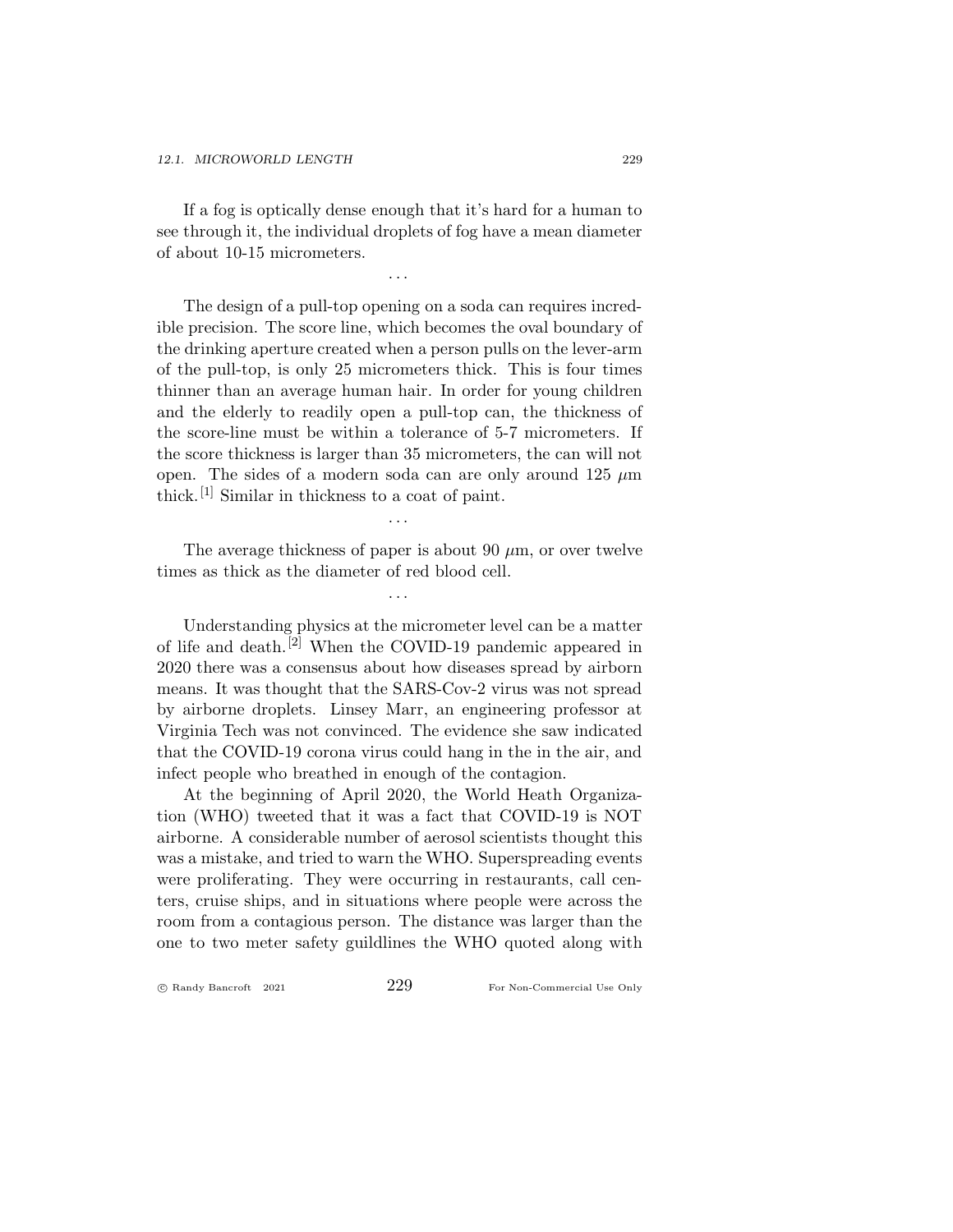frequent hand washing.

The WHO claimed the SARS-Cov-2 only traveled in large droplets. These droplets were so large they would immediately fall to the ground, therefore 1-2 meters was a safe distance. If this was true, then why the large outbreaks? The WHO's experts demurred, and demanded more proof of airborne transmission. During a video call, Lidia Morawska, a well respected atmospheric physicist, attempted to forward her view, but was immediately silenced, and told she was wrong by a WHO expert. His abruptness startled Morawska.

For over 20 years, Morawska had been advising a separate section of the WHO about the effects of air pollution. It was accepted that small particles of soot and ash could hang in the air, travel widely over great distances, and be inhaled. The WHO's advisors seemed to be asserting that the same physics which applied to particulates, did not apply to particles saturated with virus that were expelled by the lungs. These WHO advisors claimed that airborne particles were 5 micrometers or smaller. Larger sizes would make their way to the ground, and become harmless.

The stakes were too large for Linsey Marr to ignore. It wasn't an academic argument, the pandemic would put a multitude of lives in danger if the currently accepted science was wrong. Marr was concerned that outdated science was determinining public health policy. Marr obtained a number of medical textbooks, and according to them, almost all respiratory infections are transmitted by coughs or sneezes. The idea is that when a person sneezes or coughs, bacteria and viruses are ejected like projectiles from a gun. Like firearm projectiles, they are thought to immediately drop toward the ground after they have been discharged. Their range is thought to be from one to two meters, and when they hit the floor, they adhere. Only those that make it to another person's nose or mouth have the potential to produce infection.

There are diseases, such as measles and tuberculousis, that are known to violate this scientific model. They are called "airborne" transmitters. These contagions travel within aerosols. Aerosols

For Non-Commercial Use Only 230 (c) Randy Bancroft 2021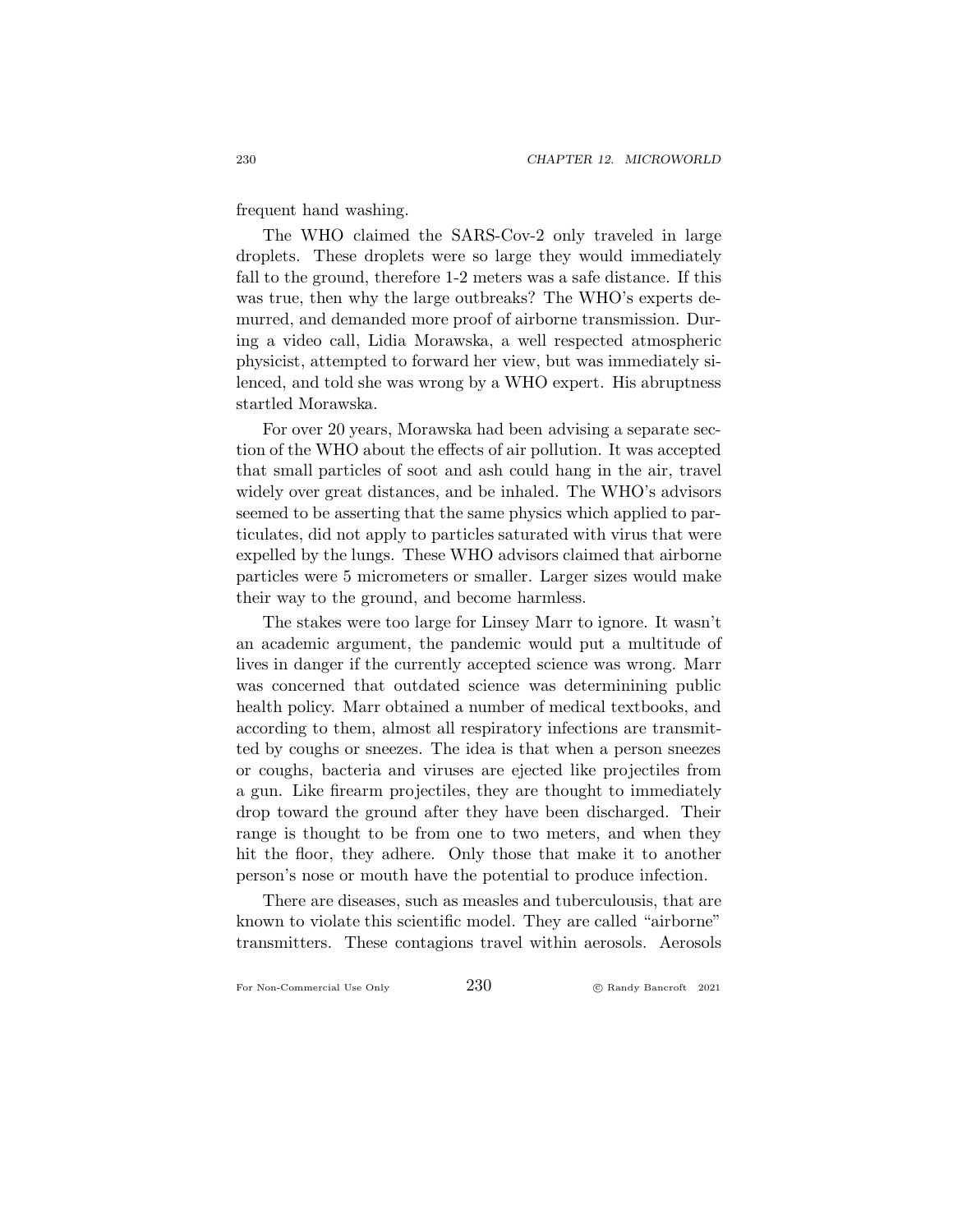are thought to be particles so small they can remain suspended for hours, and travel long distances. The simple act of breathing can distribute them.

Whether a droplet produces airborne transmission, or is a droplet which immediately begins a journey to the ground, is of paramount importance. Droplets can be dealt with though frequent hand washing with soap and water. Aerosols are more like gas warfare, one needs an N95 mask to act as a barrier.

Textbooks defined an aerosol as having a  $5 \mu m$  diameter, so anything smaller remains airborne, anything bigger is termed a droplet, and immediately begins to drop to the floor. Marr was sure the physics was wrong, but the number appeared over and over. In 2011, she installed air sampling equipment in day care centers, and airplanes—in locations where textbooks said no flu virus should be found. There was enough discovered to make people sick.

Marr wrote up the work, but the major medical journals rejected her paper. She continued to experiment and strengthen her case that aerosols were infecting people with the flu virus. Finally, a specialized publisher, The Journal of the Royal Society Interface began accepting her work for publication.

But where did the  $5 \mu m$  diameter definition come from? Medical textbooks simply repeated it without citation. The trail went cold until December of 2019. It was then, that Marr encountered a paper published by a group headed by Yuguo Li, an indoor-air researcher at the University of Hong Kong. During the 2003 SARS outbreak, he investigated an outbreak at an apartment complex. It strongly indicated that coronavirus could be transmitted by airborne particles. Li encountered the same intellectual resistance that Marr had, when trying to get his findings accepted by the medical community.

Li simulated coughs and sneezes mathematically. What he found was that few heavy droplets were generated, and too few destinations: nostrils, eyes, or an open mouth existed, that could produce much infection. Li's research group came to the conclu-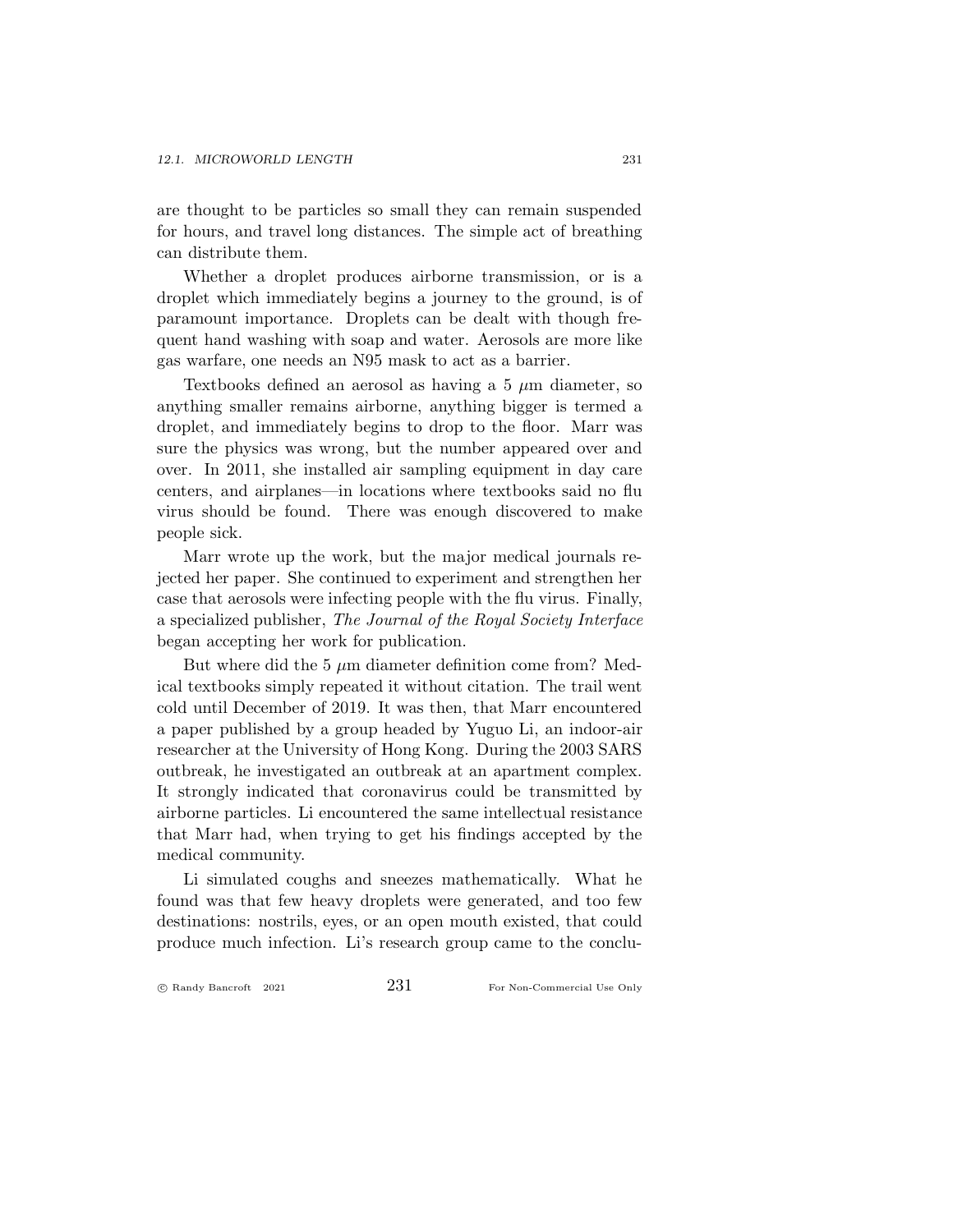sion the medical establishment had it reversed. Most colds and flu, and other respiratory illnesses, were spread by aerosols. The group argued the 5 micrometer aerosol boundary was spurious, and was only extant in a decades old CDC document published for hospitals.

Jose-Luis Jimenez, an atmospheric chemist at the University of Colorado at Boulder, was deeply curious how the 1 to 2 meter WHO recommendation for social distancing originated. It appeared to him the guideline was based on a small number of studies from 1930s and 1940s. The authors of those experiments thought it was very possible that airborne transmission past 2 meters was likely. The literature was contradictory.

Jimenez emailed Marr with his findings, she shared her concerns about the apocryphal origin of the 5 micrometer aerosol boundary, and suggested the two issues might be associated. Was the 1-2 meter distance based on the assumption of a 5  $\mu$ m droplet. Finding the original source of this assumption became paramount. They enlisted a historian, graduate student Katie Randall for help. She had the understanding of how to trace historical documents the team needed, but the trail went cold. As tuberculosis was one of the earliest airborne diseases studied, she began searching for the oldest documents which referred to  $5 \mu m$  sized droplets, and involved tuberculosis. The oldest document she found cited a long out-of-print 1955 book, authored by Harvard engineer William Firth Wells, titled Airborne Contagion and Air Hygiene. This was the break she needed.

The book was an epitome of his 23 years of research on the subject. Wells and his wife Mildred, a physician, characterized air samples. They generated a curve that related how gravitational and evaporative forces opposed one another when acting respiratory particles. Their computations predicted the time it would take for a particle of a given size to travel from a person's mouth to the ground. Their work indicated that particles larger than 100 micrometers plunged to the ground within seconds. Particles smaller than this remained airborne. Their boundary for airborne

For Non-Commercial Use Only 232 (c) Randy Bancroft 2021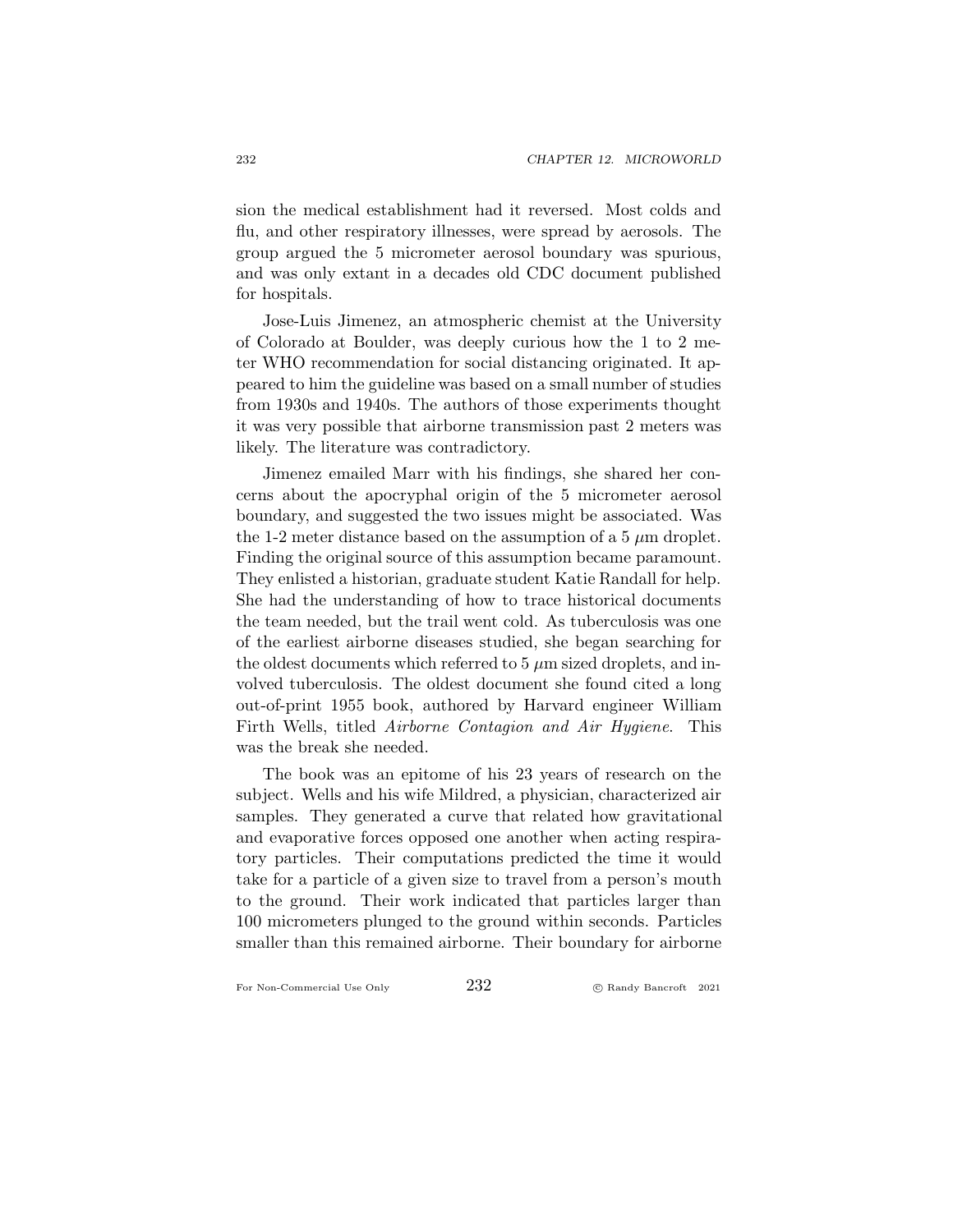particles was 100  $\mu$ m, not 5  $\mu$ m.

Wells performed experiments in the 1940s. He used ultraviolet lights to disinfect the air inside schools. The classrooms with UV lamps installed significantly decreased the number of kids who came down with measles. This indicated the measles virus must be airborne. Measles was not established as an airborne disease until decades after Well's research.

Randall discovered a schism had occured in medicine. Alexander Langmuir was the influential chief epidemiologist of the recently created CDC. He was convinced that personal cleanliness and hand washing were the key to controlling infectious diseases. He saw Well's views as reactionary, a return to the idea of "bad air" transmitting disease that had dominated medicine in previous centuries.

Langmuir was caught-up in this schism. He was concerned about the threat of biological warfare. Could enemies deploy airborne pathogens across US cities? Langmuir published a paper that embraced a sort of cognitive dissonance. It dismissed the idea of airborne infection at the same time as it accepted his work as seminal to the understanding of the physics of airborne infection.

Langmuir noted that humans were good at filtering out particles larger than 5 micrometers in extent. Particles smaller than this, could penetrate deep into the lungs. In the case of miners, and factory workers, this caused irreversible damage. The key to engineering the lethal transmission of a pathogen to a large population, would be to introduce it into a liquid that would then be atomized into particles smaller than  $5 \mu m$ . These would be small enough to subvert the bodies defenses.

By the 1980s Langmuir had begun to soften his stance on airborne infection. He now saw it as a possibility. What had changed his mind? It was one of Well's last studies that were conducted at a VA hospital. Wells and his fellow researchers transfered exaust air from a tuberculosis ward into cages containing around 150 guinea pigs. A small number of guinea pigs came down with tuberculosis. Another 150 guinea pigs were added to the exper-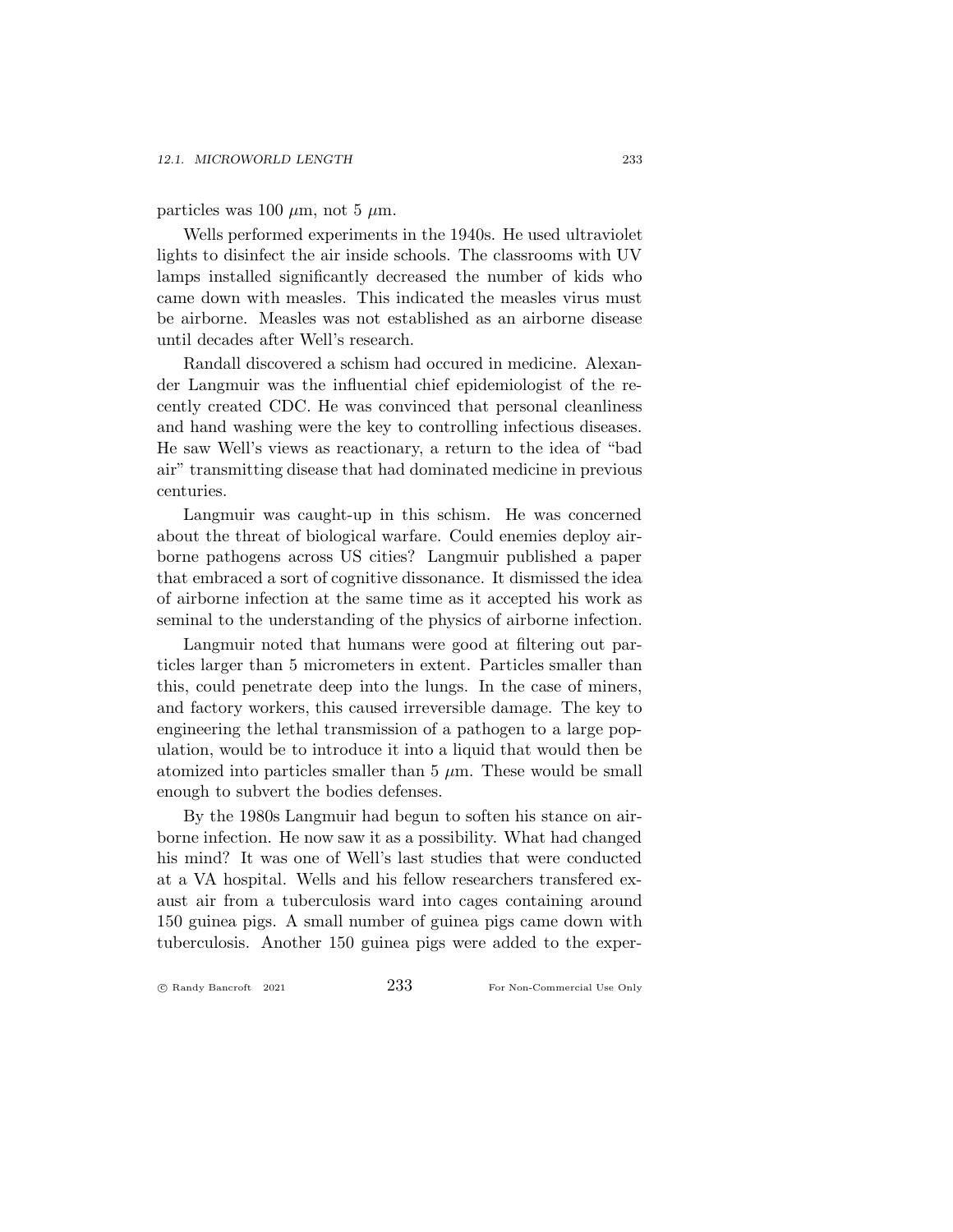iment, but UV light was used to disinfect the air channeled to them. All the guinea pigs with treated air remained healthy, and the controls continued to contract tuberculosis. This was the first clear evidence that a disease that infected humans, tuberculosis, could be transmitted through the air.

These revolutionary results were published in 1962. Wells died the next year. Shortly after, Langmuir gave a speech to a group of public health workers. He credited Wells with enlightening them on how to make their response to a burgeoning epidemic of tuberculosis effective. Langmuir emphasized that the particles, which transmitted the dangerous tuberculosis pathogen, were smaller than 5 micrometers.

Within the CDC there was an apparent conflation of Well's observations following his death. The particle size which was thought to transmit tuberculosis,  $5 \mu m$ , was generalized as a definition for all airborne pathogens. Well's 100 micrometer airborne threshold languished, and was forgotten. The five micrometer size was incorporated into textbooks, and as one textbook copied another, became textbook folklore.

Linsey Marr was floored that Randall solved the mystery of the incorrect 5 micrometer definition. The definition had ossified into scientific dogma, and it would take considerable effort to over come this entrenched belief. It permeated leading medical bureaucracies. In light of the COVID-19 pandemic, this information was of paramount importance to public health.

An open letter was penned in July of 2020. It was addressed to the medical community, and the WHO, and signed by Marr, Jimenez, and 237 other scientists and physicians. The letter generated headlines, and a strong backlash. The WHO recognized the possibility of aerosol spread, but renewed its guideline of 1-2 meters for effective social distancing. People only needed to wear masks in poorly ventilated areas, or in enclosed areas where they could not maintain the 1-2 meter guideline. Jimenez saw this recommendation as irresponsible. People were using it to argue against using HEPA units in schools and offices based on the new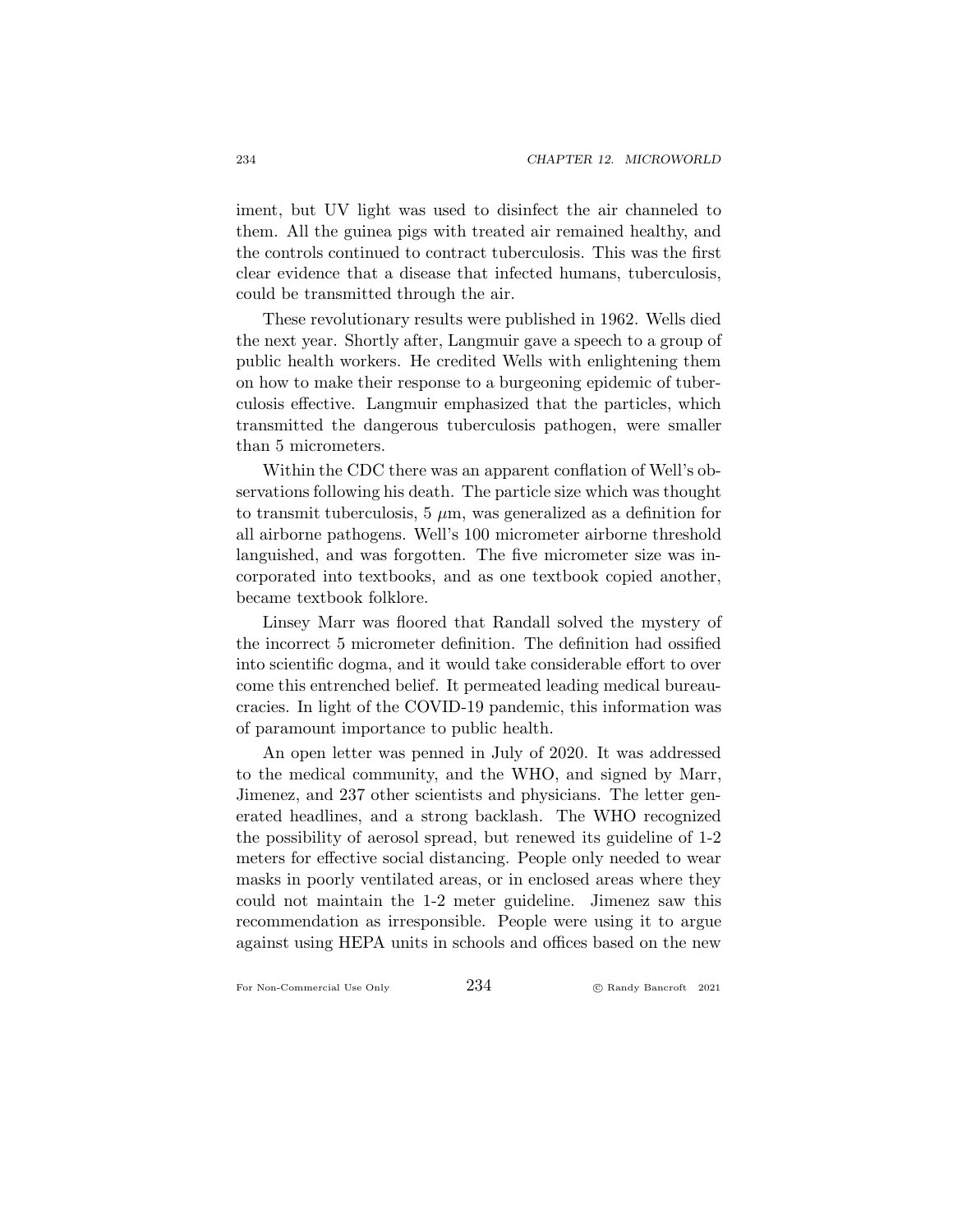recommendation. Marr and a number of scientists and physicians persevered by writing a letter that was published in Science. The CDC finally acknowledged that SARS-CoV-2 can spread through aerosols which can linger for a long period of time.

Airborne transmission is complex, and depends on how contagious SARS-CoV-2 is compared with other pathogens. Measles will infect 90 percent of people who are vulnerable to infection in the presence of someone with the virus. The SARS-CoV-2 virus appears to be far less contagious, and does not appear to infect people over considerable distances, or when a space is wellventelated. It infects people who are in the immediate proximity of another infected person. It coincidentally looks like a pathogen as mis-described in current textbooks.

Understanding the physics of how droplets propagate between people, will help us contain future pandemics, and guide research. On Friday April 30th of 2021 the WHO tacitly updated it's website, and acknowledged that coronavirus can spread via aerosols, as well as larger droplets. By early May, the CDC revised its COVID-19 advise. The inhaling of aerosols is now at the top of the list as the mechanism of transmission.

 $100 \mu m$  is the diameter of a splattered ink droplet produced by a 2-4 picoliter drop of inkjet ink when it impacts on a page.

. . .

. . .

Animals so small they can only be seen with the aid of a microscope are called Micro-animals. A plethora of these animals exist, but the one which probably receives the greatest attention is called the tardigrade or water bear. The first person to observe a water bear under a microscope was German zoologist Johann August Ephraim Goeze (1731-1793) in 1773. Over one thousand species of tardigrades have since been identified. A typical water bear has a length of around 500 micrometers when fully grown. Different species of adult water bears range from 100  $\mu$ m to 1500  $\mu$ m in length and are clearly denizens of Microworld. Tardigrade fossils establish they have existed on Earth for at least 530 million years,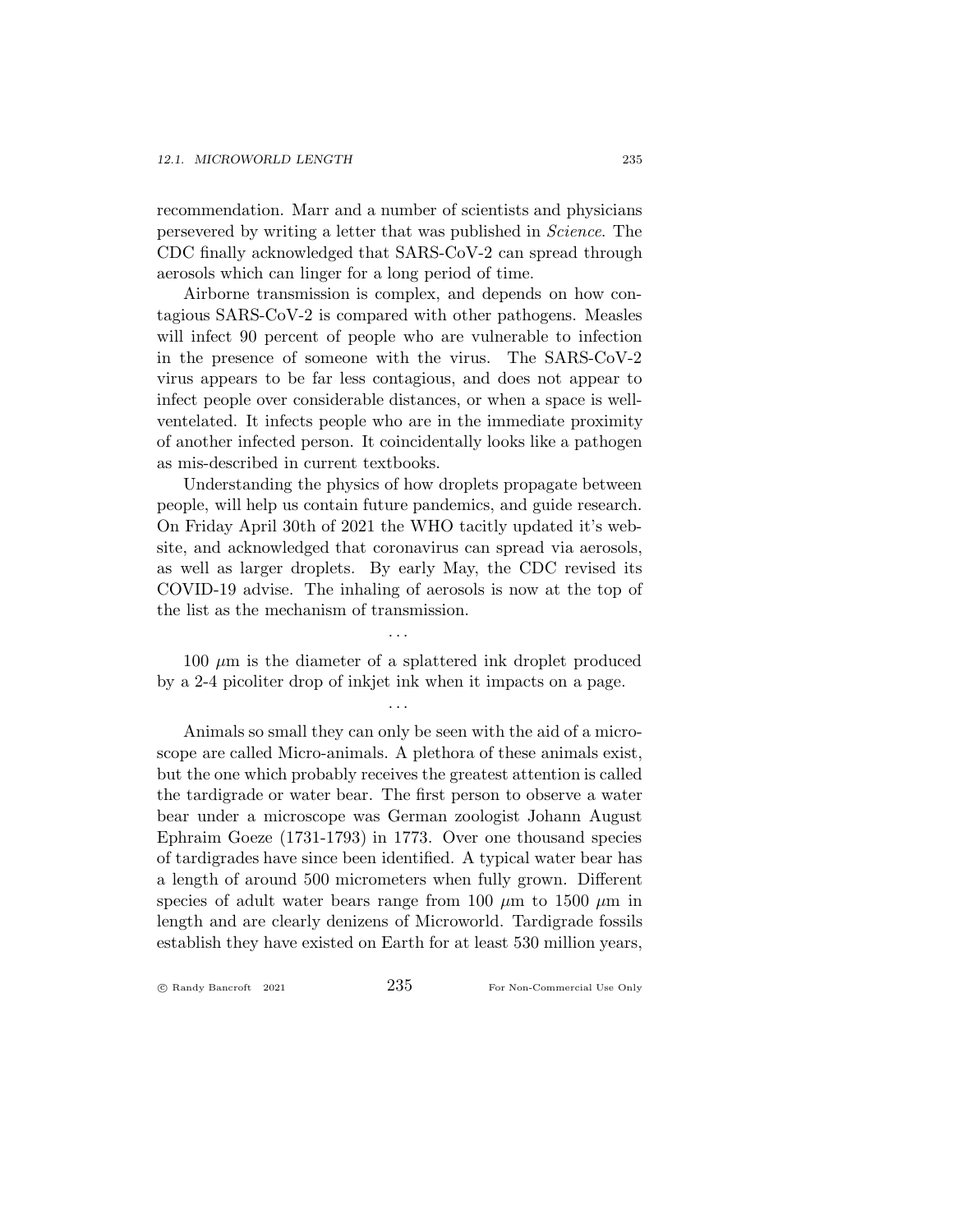and survived the last five large mass extinctions.

Water bears are found on every continent on Earth, and range from 6000 meters above sea level in the Himalayas to 4000 meters below the surface of the ocean, and also exist 5 meters below solid ice in Antarctica.

Tardigrades are the most indestructible organism known to science. This Micro-animal can survive temperatures from near absolute zero  $(1 \text{ K or } -272^{\circ} \text{ C})$  to well above the boiling point of water (420 K or  $150^{\circ}$  C). Water bears can withstand six times the maximum pressure found in the deepest regions of the ocean. They survive exposure to ionizing radiation at values hundreds of times the lethal level for humans. Tardigrades are also the first animal known to survive exposure to outer space, and its accompanying solar radiation, for at least ten days.

Water bears can enter a reversible biological state in which their metabolism becomes essentially suspended, with a metabolic rate 0.01% of normal. They can dehydrate themselves to 1% of their ordinary water content. Tardigrades can survive in this suspended state for over ten years, and then revive. Some research indicates they may be able to remain dormant for up to 100 years. Water bears are born with a finite number of cells which do not increase in number as it matures. The Tardigrade becomes larger because each of its individual cells increases in size.

. . .

The white outer casing stones on the The Great Pyramid at Giza were used to produce a smooth striking surface. These two meter limestone blocks have joints with mean openings of 500 micrometers. The thickness of a credit card is about 760 micrometers, so one could not fit a credit card into the average joint between these casing stones.

. . .

In 1977, Walter Alvarez (1940 – ) was studying geological strata in Italy. He was working with Italian geologist Isabella Premoli Silva, who is an expert on foraminifera. Foraminifera are often called forams for short. In general, forams are Microworld-

For Non-Commercial Use Only 236 (C) Randy Bancroft 2021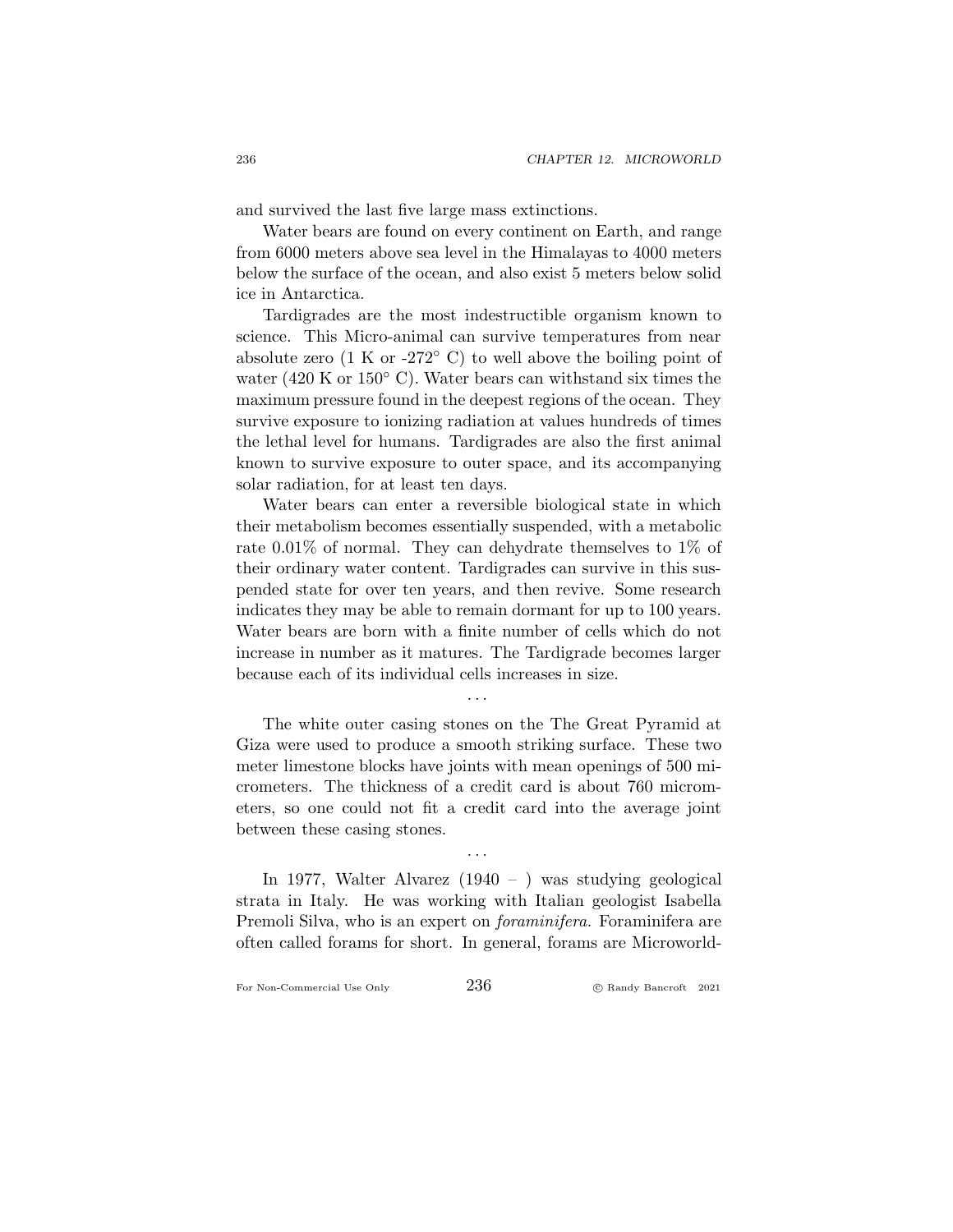sized marine creatures, less than 1000  $\mu$ m, which produce an external shell called a test. These tests exist in a large variety of shapes and configurations. (See Figure 12.1)

When forams die, their shells sink and become part of the marine sediment. The species of forams found in a sedimentary layer provide a timeline, which allows Silva to determine its age.

Silva brought a puzzling anomaly to Alvarez's attention. The limestone layer belonging to the final stage of the Cretaceous period, about 66 million years ago, teamed with forams of all manner. Immediately above this abundantly-populated layer, is a layer of clay, which is about 10 millimeters thick, and devoid of forams. Above this empty layer, the forams reappear, but the number of species has diminished to a tiny fraction of those found below the clay layer. Walter Alvarez noted the appearance of this lifeless layer of clay was coincident with the time period in which dinosaurs had perished. Alvarez doubted it was a coincidence and collected samples for later study.

Alvarez wondered how much time the 10 millimeter layer of clay had taken to form. This would be equal to the amount of time it took the forams to restore themselves into the ecosystem. Walter had taken a position at Berkeley where his Nobel Prize winning father, Luis Walter Alvarez (1911–1988), still worked. Walter discussed this anomaly with his father, who became enthralled.

Walter's father knew meteorites have a much larger concentration of the element iridium than is found on the surface of the Earth. The constant micrometeorite rain we experience could possibly act as a way to determine the amount of time the clay layer had taken to form. The longer the layer took to form, the more iridium would be present. What was needed were measurements to calibrate time versus the amount of iridium present.

Samples from the clay layer, as well as those found above and below, were tested. The clay layer contained an astonishing amount of iridium, it was over 25 times that of the surrounding strata! Was there a problem with the sample? Walter obtained new samples from a location in Denmark called Stevns Klint,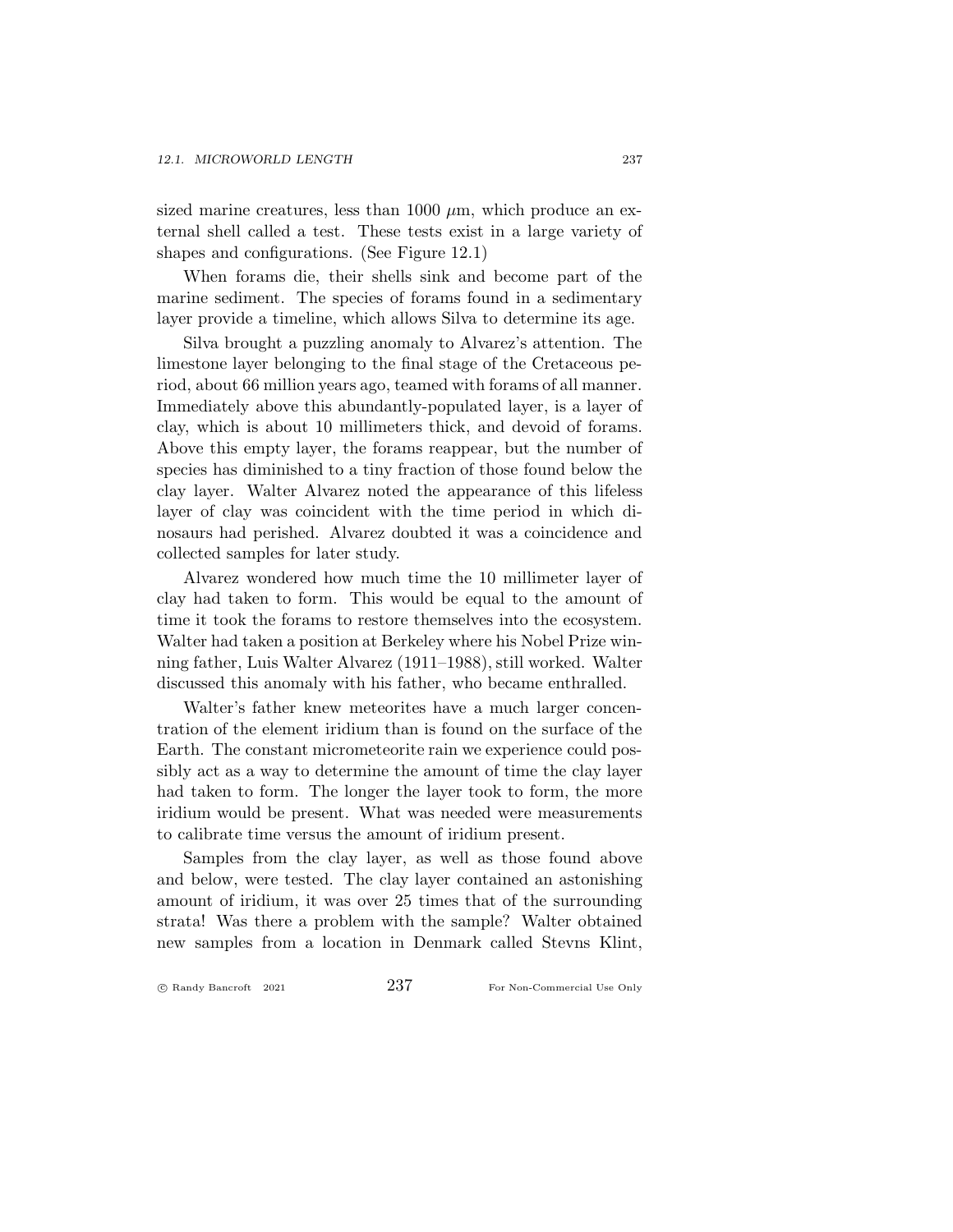

Figure 12.1: Foram (Photo Credit: Heidi Crevison Souder Used by Permission)

where the clay layer is exposed, and samples above and below are readily obtained. The new samples also contained enormous amounts of iridium. A third set of samples from the Southern Hemisphere also had an anomalous amount of iridium.

After considerable debate and conjecture, Walter and his father Luis developed the asteroid impact hypothesis. There is very little iridium on the surface of planet Earth because this heavy element sank into the interior during the formation of the planet.<sup>∗</sup> Meteors contain large amounts of iridium by comparison. They posited that 65 million years ago, an asteroid about 10 meters across struck the Earth. Upon impact, it exploded, releasing an estimated 400 Zettajoules of energy. The atomic bomb dropped on Nagasaki released an energy of 84 Terajoules (0.000 000 4 Zettajoules). This means the hypothesized asteroid was equal to about 5 000 000 000 Nagasaki bombs.

For Non-Commercial Use Only 238 (c) Randy Bancroft 2021

<sup>∗</sup> Iridium is the second densest element, after osmium, which is the most dense. Iridium is the most corrosion-resistant element known. Iridium is so rare in the Earth's crust, only three Megagrams of it are produced worldwide each year.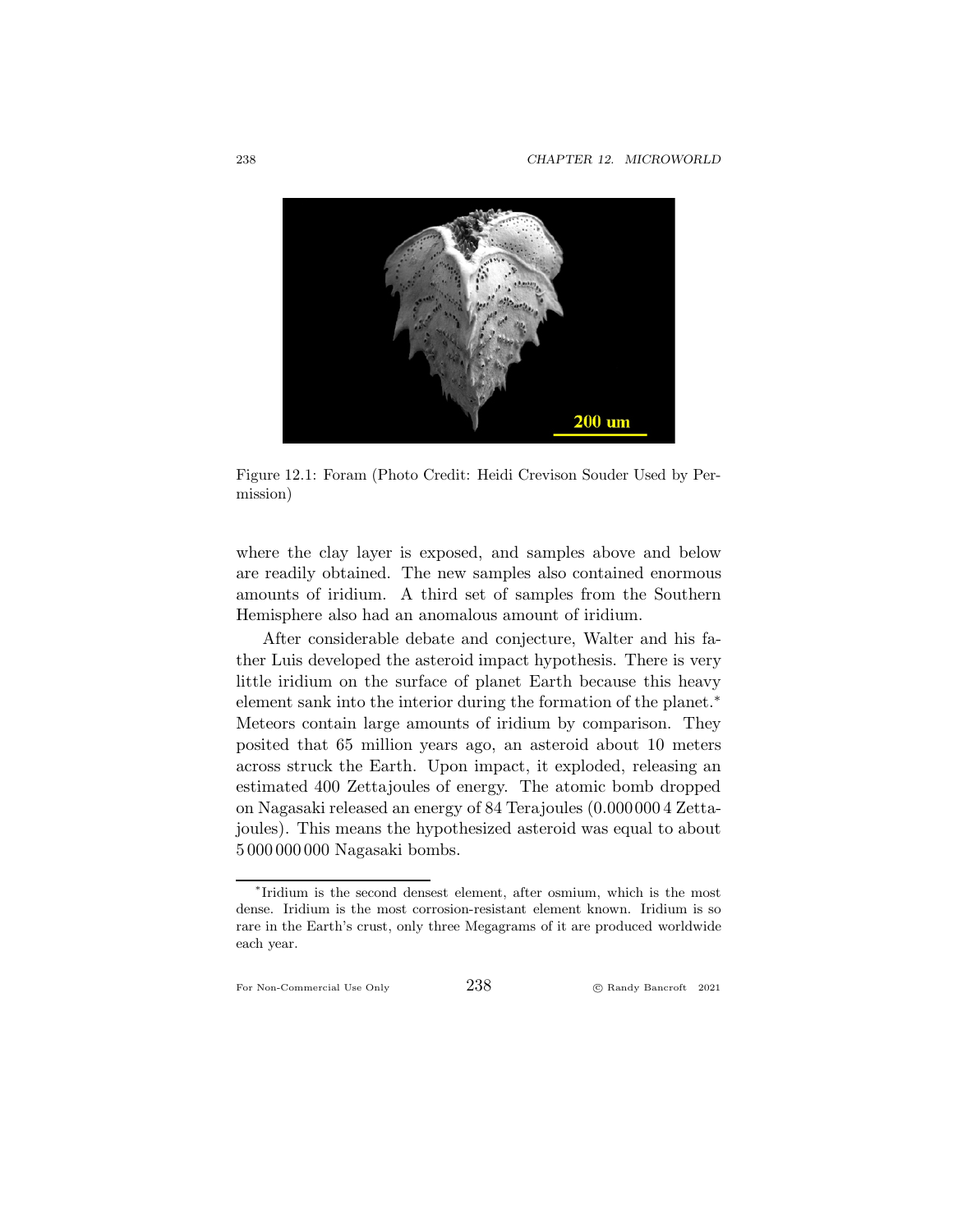In 1980, the Alvarezes submitted a paper to *Science* entitled Extraterrestrial cause for the Cretaceous-Tertiary extinction. The reaction was swift and negative. The singular absence of life had been noted since the time of Darwin, but was thought to be attributable to a gap in the fossil record. But as more fossils were gathered, the problem did not go away. A period of tens of millions of years was missing, but the explanation was thought to involve a mass extinction, not a quick catastrophe. The belief in gradual change was so entrenched, the idea of an asteroid snuffing out the dinosaurs within a geological instant, was met with contempt. The location of this clay layer is known as the Cretaceous–Paleogene boundary or K–Pg boundary.<sup>†</sup> The K–Pg geological signature is now dated to about 66 million years ago.

Gradually, scientific evidence began to accumulate, and favored the asteroid impact hypothesis. Shocked quartz, of the type found at nuclear test sites, was found within a layer of K– Pg boundary clay in Montana. Evidence of an enormous tsunami was discovered in south Texas, and dated to the end of the Cretaceous. Gravity surveys, undertaken in the 1950s while searching for oil, revealed what was thought to be the remains of an underwater volcano below the Yucatan Peninsula in Mexico. In 1991, the Alvarezes located core samples which had been taken contemporaneously with the oil survey. Right at the K–Pg boundary, the samples contained a layer of impact melt-rock. The underwater depression was not a caldera; it was a meteorite impact crater. The feature was dubbed the "Crater of Doom" by Walter Alvarez, but it is generally called the Chicxulub crater after a nearby town.

The discovery of the Chicxulub meteor began with the absence of Microworld-sized marine creatures in a layer of clay. The desire to determine the amount of time it took for the clay layer to ac-

<sup>†</sup>This layer was known as the K-T boundary for Cretaceous-Tertiary boundary. K was used because C had already been taken for Carboniferous. The K-T boundary is now called the K-Pg boundary by many researchers. The K-Pg stands for the Cretaceous–Paleogene boundary. The date for this boundary had been revised to be 66.24 million years ago.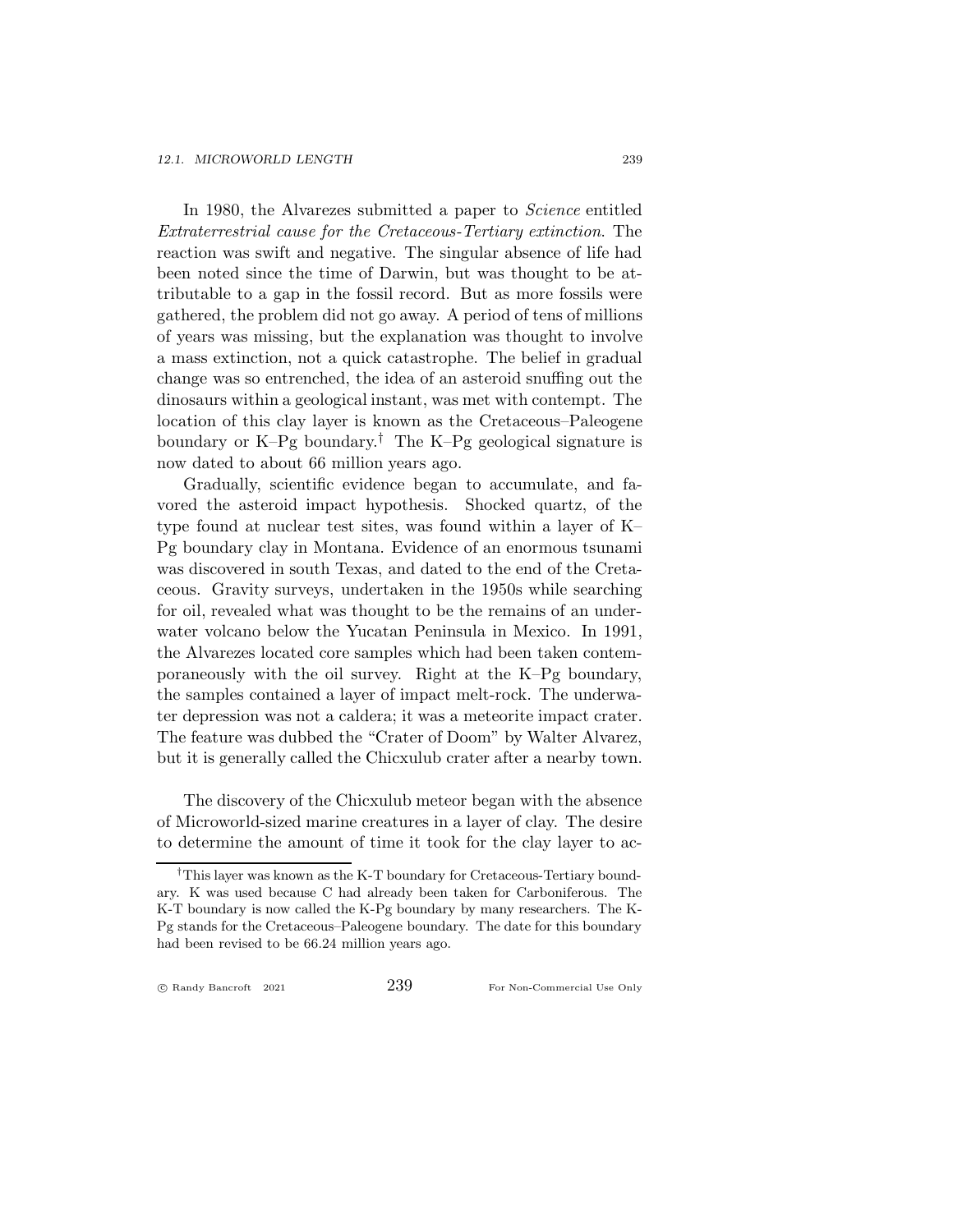cumulate, lead to the hypothesis a timeline could be determined from the number of micrometeorites which were deposited within the layer. The attempt to indirectly measure the concentration of micrometeorites in the sterile clay layer, by determining the amount of iridium present, in turn led to the discovery of a single Kiloworld sized macro-meteorite which impacted the Earth and took out the dinosaurs. That hypothesis also explained the loss of the Microworld-sized foraminifera which inspired the original scientific investigation.

In 1832, Charles Darwin (1809-1882) collected dust which had collected in his ship's sails. He sent this dust, and a sample provided to him from another ship around six hundred Kilometers to the north, to scientist and microscopist Christian Ehrenberg  $(1795-1876).$ <sup>[3]</sup> Ehrenberg noted the dust sample contained "siliceous shields" and "siliceous tissues of plants," which are today known as phytoliths, from Greek roots meaning "plant stone." Phytoliths are inorganic silica, which forms a conformal layer on the insides of plant cells, and preserves their geometric structure.

Phytoliths have been categorized and studied and can act as identifiers for many plants. Because they are made of silica, they are very rugged and resist weathering; they can resist heat of up to 1000 degrees Celsius. After a plant dies, they remain identifiable for tens of millions of years. Phytoliths range in size from 1 to 100 micrometers. Phytoliths are often combined with other material. It turns out the plaque (dental calculus) found on teeth can be rich in phytoliths. This has allowed researchers to reconstruct the diet of the giant ape Gigantopithecus blacki. This tallest known ape is discussed in Uniworld. It is thought to have been over three meters tall, with a mass of well over 500 Kilograms. The phytoliths attached to its teeth reveal Gigantopithecus ate a disparate diet of grasses, including bamboo, along with fruit such as jackfruit and durian.

Prior to the use of phytoliths for determining the varieties of plants a humanoid ate, it was inferred from artifacts and surround-

For Non-Commercial Use Only 240 (C) Randy Bancroft 2021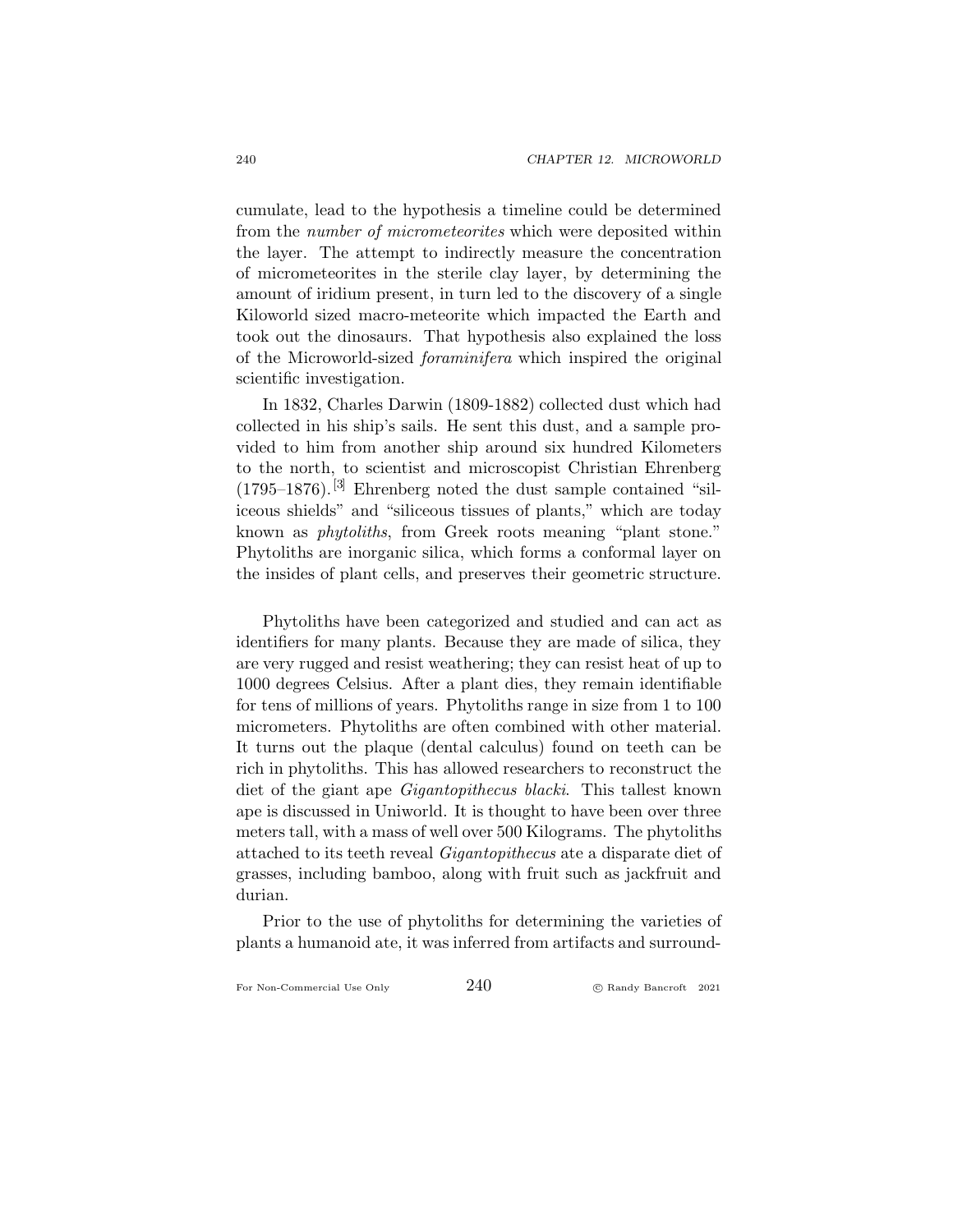

Figure 12.2: Elephant Grass Phytolith – Creative Commons – Benjamin Gadet

ing fauna. Neanderthals were long thought to have existed mostly with a diet of meat, but phytolith analysis of their dental calculus reveals they ate available date palms. The phytoliths found in different sections of caves indicate woody plants may well have been used to secure the entrance and grasses were used to sleep upon.

Phytoliths have allowed scientists to trace the domestication of maize to a region of Southwest Mexico, and, in combination with other evidence, determine it occurred about 8000 to 9000 years ago. Phytoliths have allowed researchers to identify unknown pastures and agricultural plots around a 17th century farmhouse, and enlarged the extent to which it was thought these activities took place.

Some phytoliths have captured ancient carbon, which makes carbon dating possible for a large number of samples found in a dig. The silica acts as a preservation vehicle to protect the en-

 $\circ$  Randy Bancroft 2021 241 For Non-Commercial Use Only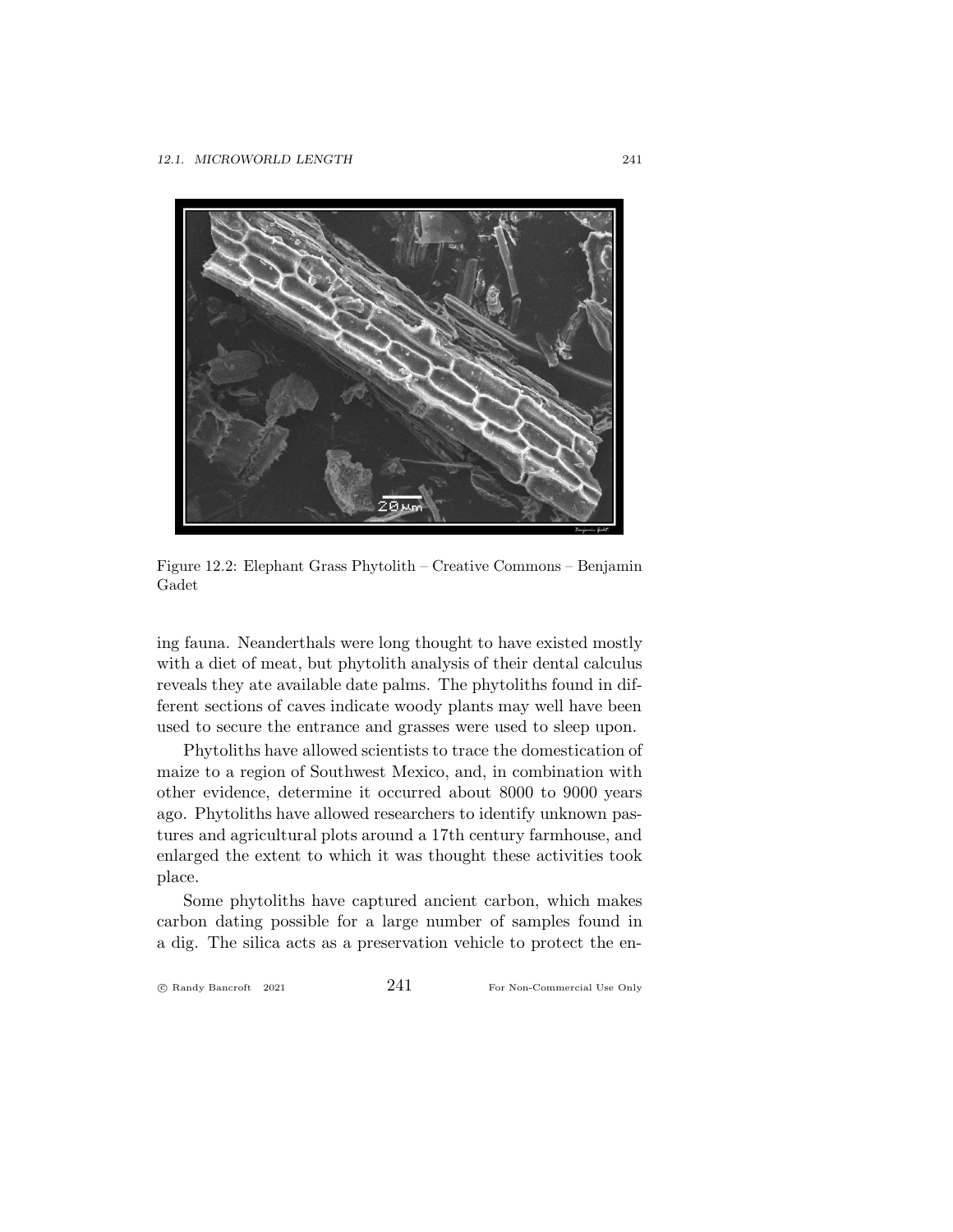cased carbon. This method is particularly useful when no wood or suitable organic material is available. Once again the Microworld sheds light on the worlds above Uniworld.

. . .

Where Microworld definitely expands into larger metric worlds, is when one assesses the amount of single celled organisms on Earth, known as prokaryotes. There are an estimated  $5 \times 10^{30}$ prokaryotes on our planet.[4]. Assuming each single celled bacteria is about 2  $\mu$ m long, and were stacked end to end, their length would be 10 Yottameters! Recall the observable universe is only 880 Ym in diameter. The length of the Milky Way Galaxy is about 1 Zettameter. We would have to lay 10 000 Milky Way Galaxies end-to-end to equal the length of unicellular bacterial on Earth.

. . .

Small spheres made from glass, ceramics, plastics, and other materials with diameters from 1 to 1000 micrometers are called microspheres. These small spheres have a large number of industrial applications. They are used for drug release in medicine, and in the manufacturing of ceramic filters and reflective signs. Microspheres are in cosmetics, and used to create electronic paper. Colored microspheres are utilized as fluid flow indicators. Hollow glass microspheres are often added to solid materials to lower their densities.

A colloid is created when small particles with dimensions in the micrometer range, or smaller, are dispersed in a liquid medium. Paints, inks, and food products like mayonnaise and milk are examples of familiar colloids commonly found around the house. Glue is another example of a colloidal suspension. The Greek word for glue is "kolla", which is where "colloid" comes from.

. . .

Italian chemist Francesco Selmi (1817–1887) wrote about the preparation of "pseudosolutions" in 1847. Small particles held in suspension by the actions of matter in another phase were understood not to be solutions. Michael Faraday (1791–1867) was able

For Non-Commercial Use Only 242 (C) Randy Bancroft 2021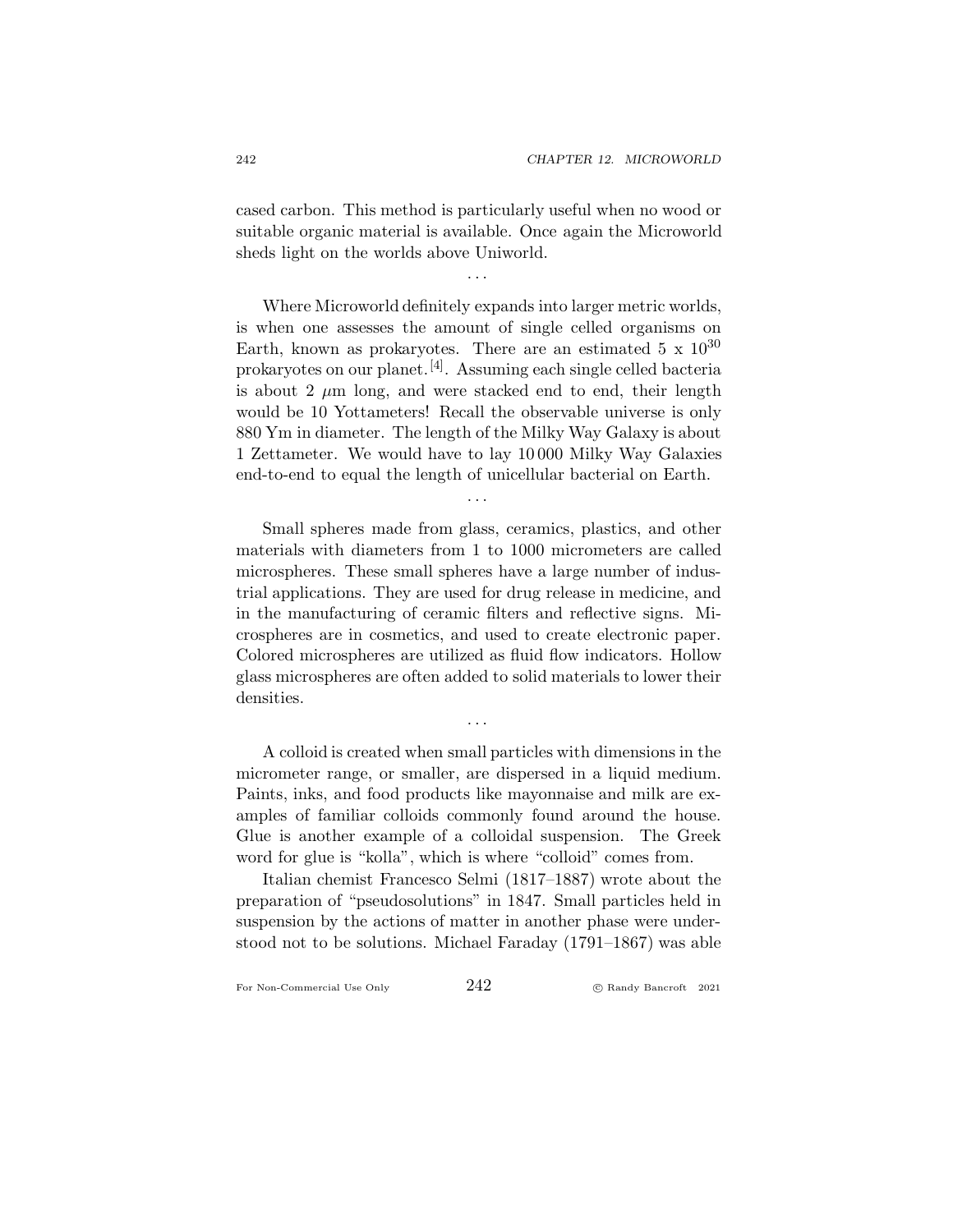

Figure 12.3: E coli at 10 000x magnification – USDA

to suspend gold particles in water. A suspension of a solid (gold) within a liquid (water) is called a sol.

#### 12.2 Microworld Area

## $1$  –  $1\,000\,000$  square micrometers  $(\mu\mathrm{m}^2)\,$   $1\,$  x  $\,10^{-12}\,\mathrm{m}^2$

#### Square Micrometer Area Objects

| Example                                              | Dimension                 |
|------------------------------------------------------|---------------------------|
| Microsphere $(1 \mu m \text{ diameter})$             | 3.14 $\mu$ m <sup>2</sup> |
| E. coli Bacterium                                    | $6 \mu m^2$               |
| Red Blood Cell                                       | $100 \ \mu m^2$           |
| Human Hair Cross-section Area (100 $\mu$ m diameter) | 7854 $\mu$ m <sup>2</sup> |
| Microsphere (564 $\mu$ m diameter)                   | $1000000 \ \mu m^2$       |

#### Table 12.2

The surface area of a microsphere with a diameter of 1  $\mu$ m is 3.14  $\mu$ m<sup>2</sup>. A microsphere with a surface area of 1000000 square

 $\textcircled{2}$  Randy Bancroft 2021  $243$  For Non-Commercial Use Only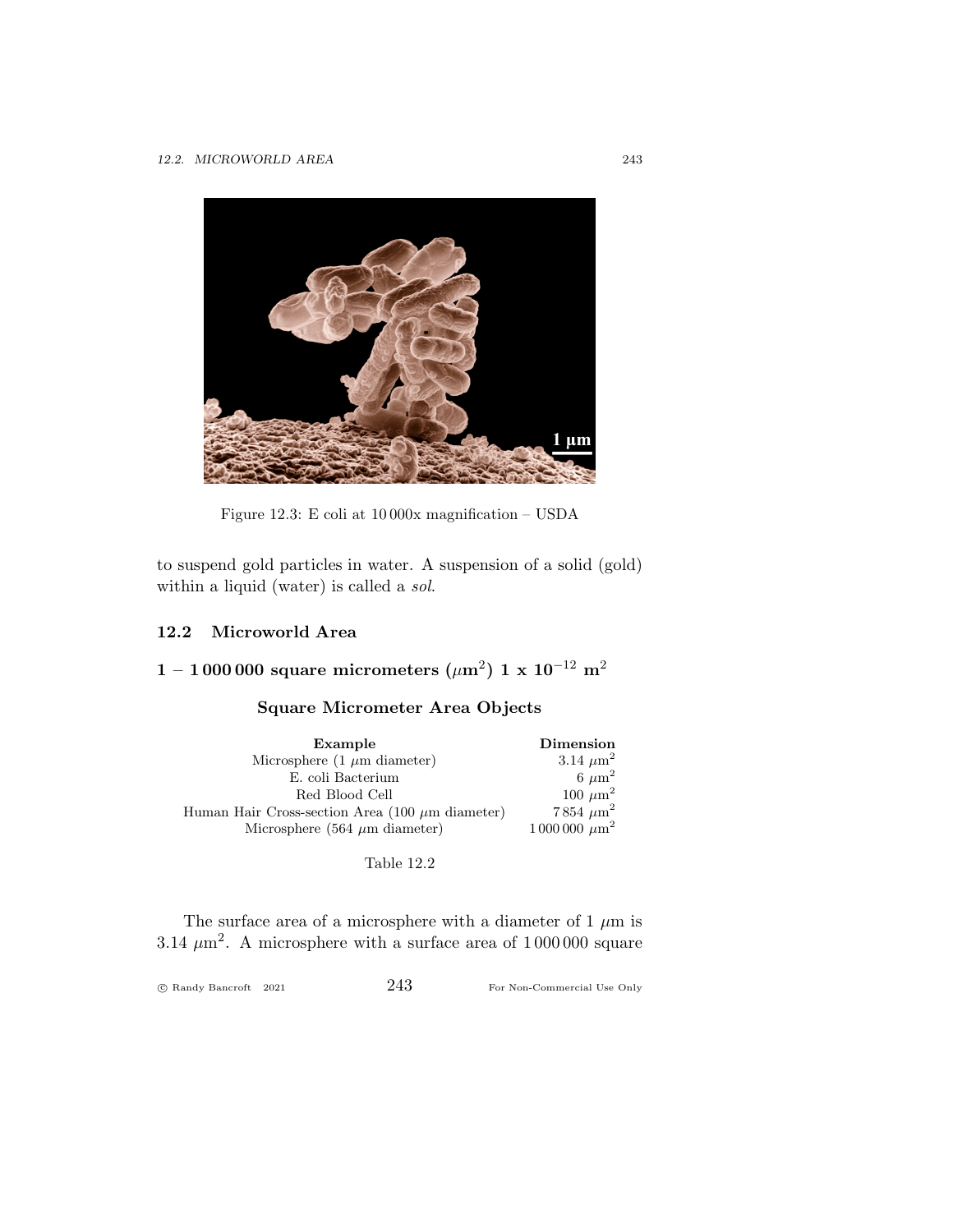micrometers has a diameter of 565  $\mu$ m.

An E. coli bacterium and human red blood cell have surface areas of six and one hundred square micrometers respectively. E. coli bacteria is acultative anaerobic organism. What this means is that if oxygen is present, it metabolizes oxygen to live, if no oxygen is present, it can use fermentation to exist. Antonie van Leeuwenhoek, around 1680, half-filled two identical glass tubes with crushed pepper powder, into which he introduced clean rain water. Leeuwenhoek left one of the glass tubes open to the environment, the other he sealed with a flame. After a number of days, he investigated the open ended tube and found "a great many very little animalcules, of divers sort having its own particular motion." It was expected that the sealed tube would be devoid of animalcules, but to his surprise "a kind of living animalcules that were round and bigger than the biggest sort that I have said were in the other water." The oxygen had been consumed by the aerobic bacteria, which produced an environment suited for anaerobic ones. In the case of E. coli, it can exist in both.

. . .

The cross-section of a common human hair of 100 micrometer diameter is 7854 square micrometers.

. . .

#### 12.3 Microworld Volume

#### 1 – 1000 Microliters (μL) 1 x 10<sup>-6</sup> L

A large spherical raindrop has a mean diameter of about two millimeters, and a volume of 4.9 microliters. A sphere of water with a 10 millimeter diameter contains 524 microliters. A 1000 microliter drop of water has a diameter of 12.41 millimeters.

Wilson Bentley (1865–1931) is best known for his pioneering work photographing snowflakes, but he was also the first American to measure the diameter of raindrops. He measured them by allowing raindrops from a storm to fall into a pan which contained a 25 mm layer of finely sifted flour. This thickness kept

For Non-Commercial Use Only 244 <sup>c</sup> Randy Bancroft 2021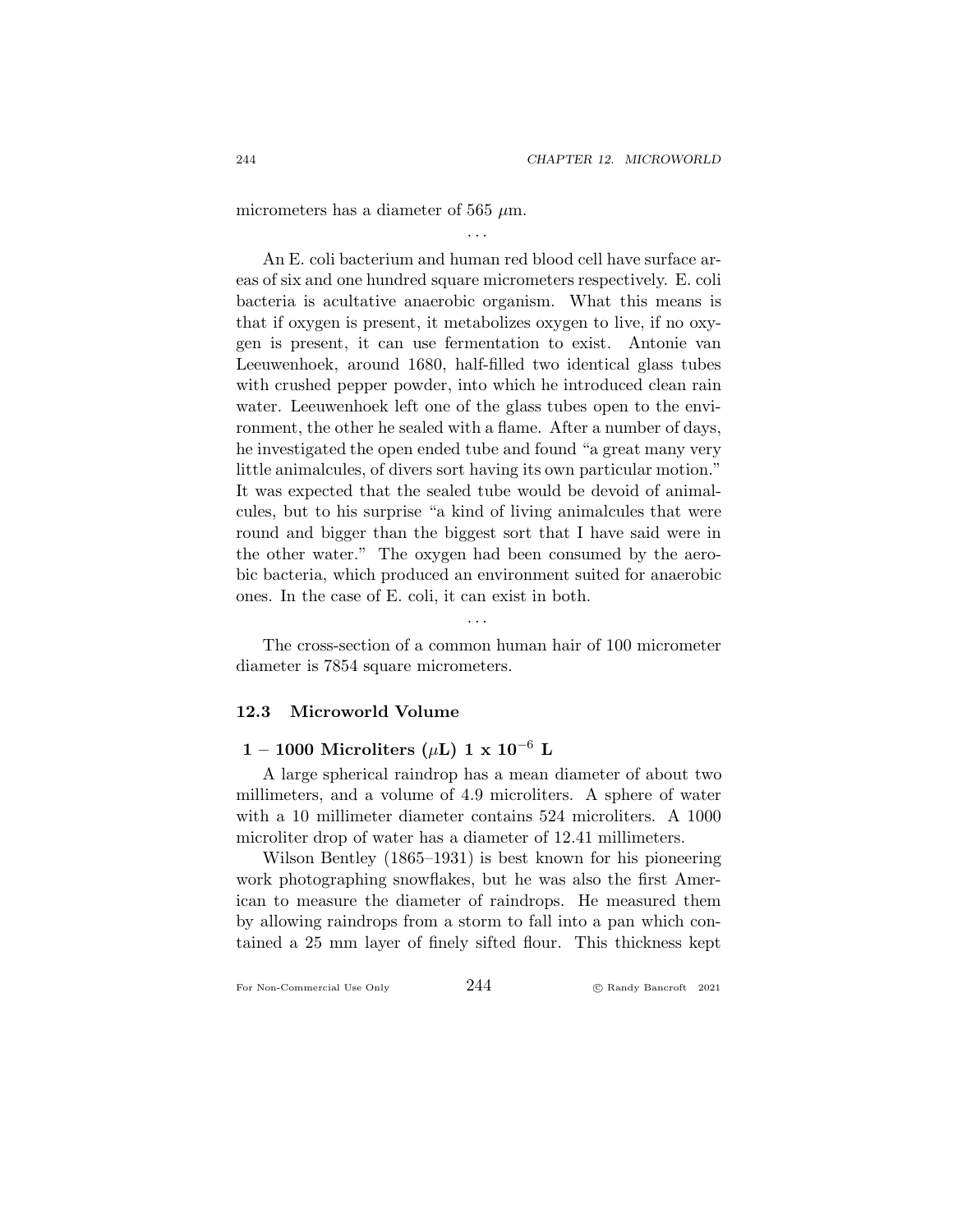the raindrops from hitting the bottom of the metal pan. What he discovered was each drop would produce a small pellet of dough. He allowed them to dry and then measured their diameters.

#### Microliter Objects

| Example                             | Volume       |
|-------------------------------------|--------------|
| Raindrop (2 mm diameter)            | $5 \mu L$    |
| Drop of Water                       | $60 \mu L$   |
| Sphere of Water (10 mm diameter)    | 524 $\mu$ L  |
| Sphere of Water (12.41 mm diameter) | $1000 \mu L$ |

Table 12.3

It could not be assumed the diameters of the dried flour balls were the same size as the original drops. Bentley determined the size of the original rain drops by producing artificial "raindrops" of known diameter with a dropper. He was able to measure the dimension of the drops just before they necked away from the dropper.

The calibration drops were allowed to fall from 3-9 meters into the pan with flour. He repeated this process with a number of different sized drops. This in turn allowed him to determine the approximate size of the original raindrops from the size of flour pellets they left behind. Smaller raindrops, about 2 mm in diameter, left flour pellets almost exactly the same size as the original drops. The largest drops, six millimeters in diameter, would flatten slightly on impact. The original raindrop diameter was seen to be about 30% smaller than the maximum extent of the flour pellets.

Bentley discovered most rain consists of drops which have a range of sizes, but the vast majority of raindrops are of the smaller variety. In a small percentage of rainstorms, raindrops are found to be of an almost uniform size, which are called monodisperse. The flour pellets Bentley measured ranged in diameter from  $850 \mu m$ to 5100  $\mu$ m, which is a range of volume from 0.32  $\mu$ L to 7  $\mu$ L

 $\alpha$  Randy Bancroft 2021 245 For Non-Commercial Use Only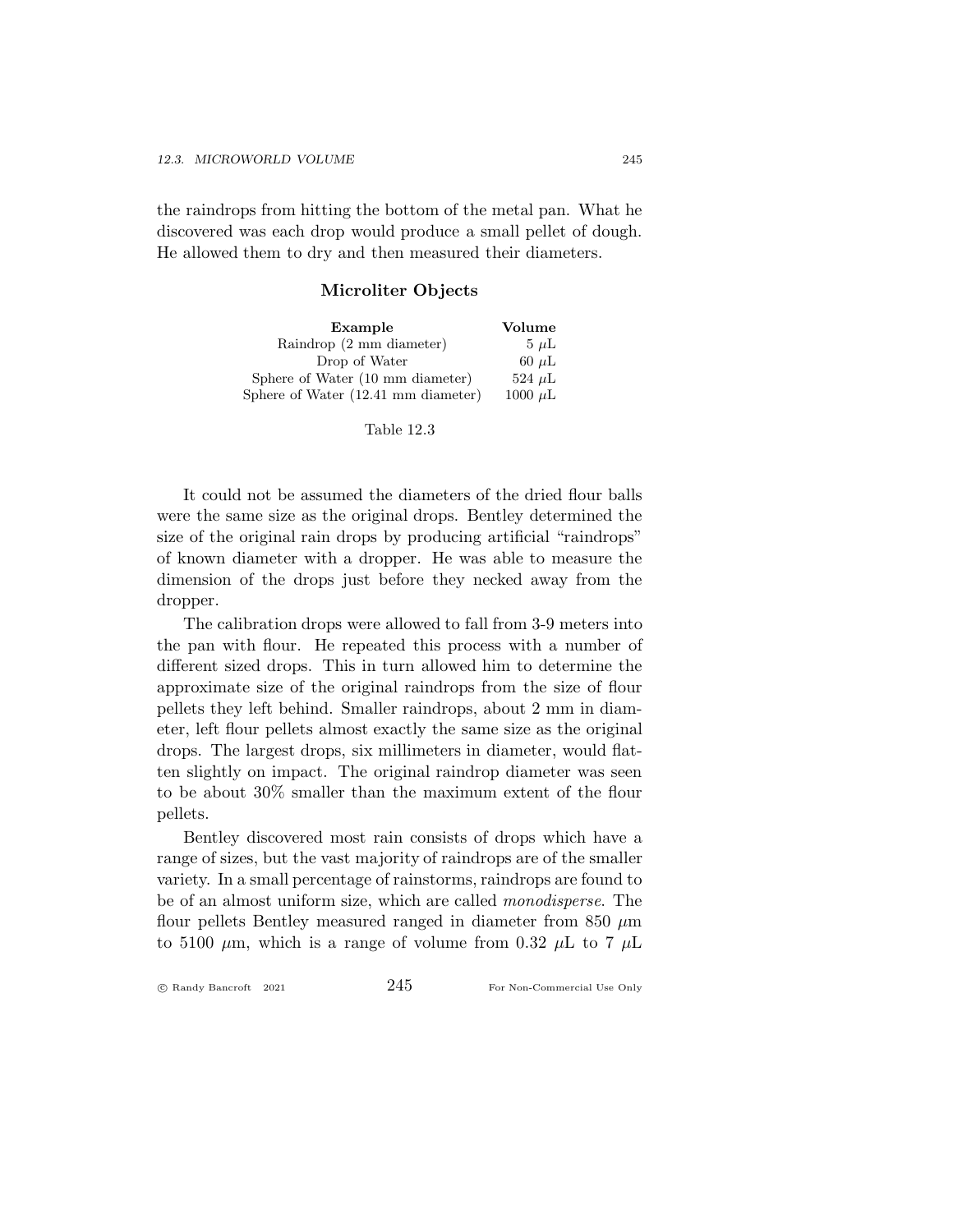(320-7000 nL)

#### 12.4 Microworld Mass

1 – 1000 micrograms (μg) 1 x 10<sup>-6</sup> g

#### Microgram Objects

| Example                           | Volume      |
|-----------------------------------|-------------|
| Uncertainty of Prototype Kilogram | $50 \mu$ g  |
| Poppy Seed                        | $300 \mu$ g |

#### Table 12.4

The gram was adopted by France as the mass equal to a cube with one-hundredth of a meter (10 mm) sides, filled with water at the temperature of melting ice. To produce as accurate a standard for this mass as was technically possible, it was decided to increase the volume of the defining cube. The sides of the cube were increased to one-tenth of a meter (100 mm). This cubical volume is equal to a liter, and has a mass of 1000 grams, which is a Kilogram. It was further decided to use the temperature at which water is most dense  $(4 \text{ °C})$  as the standard. This mass would be rendered as a metal artifact to produce a standard. It was fabricated from platinum, adopted as the Kilogram in 1799, and remained the definition of the Kilogram for the next 90 years.

An international agreement called The Metre Convention was signed in 1875 by seventeen nations, and a new artifact for the Kilogram was commissioned. In 1883, the new Kilogram artifact was found to be indistinguishable from the previous standard. The new artifact is called The International Prototype Kilogram (IPK). The IPK is a cylinder constructed from an alloy of 90% platinum and 10% iridium. The iridium was added to make the standard more durable. In 1889, a new standard Kilogram artifact was adopted. It remains the standard of mass to this day. Official copies of the IPK were distributed to nations around the world

For Non-Commercial Use Only 246 (C) Randy Bancroft 2021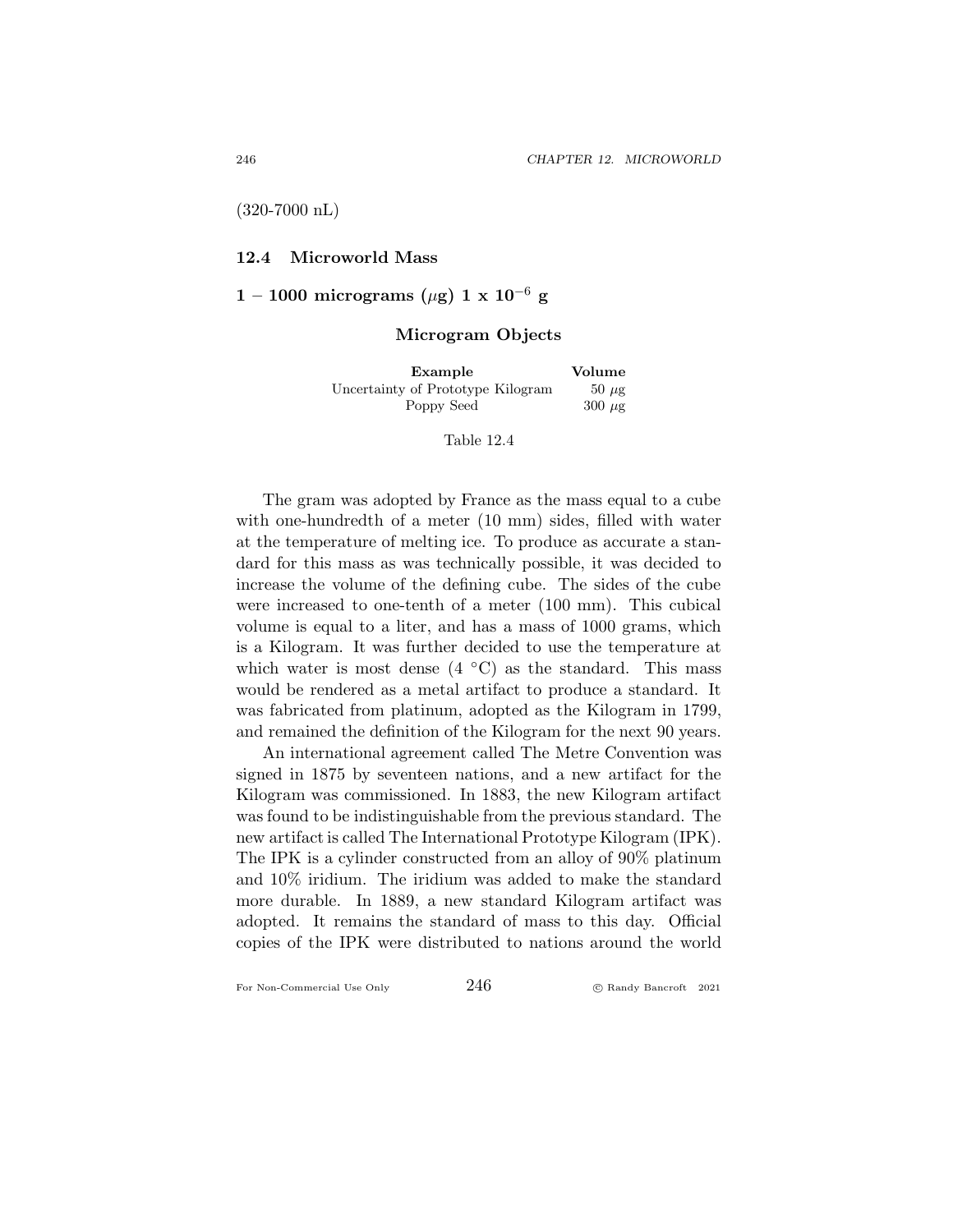to serve as their primary standards. About every 40 years, these standards are compared with the IPK to maintain their traceability back to the IPK.

Modern measurements of a one-tenth-of-a-meter cube of water, with a controlled isotope content, indicate the scientists who measured the original Kilogram value over 215 years ago were correct to within 25 milligrams.

The Kilogram is the last metric standard based on an artifact, and not a scientific phenomenon which can be independently reproduced in multiple laboratories around the world. It is also the only base unit in the metric system with a prefix.

The mass of the Kilogram is the IPK. Three times, in 1889, 1948, and 1989, the IPK was compared with its clones. The clones were not exact, and each was given an offset value with respect to the mass of the IPK for calibration. Before the replicas are compared, they are cleaned. This removes about 5 to 60 micrograms of contamination, and a second cleaning has been seen to remove up to 10 more micrograms. The most recent standards verification revealed the masses of the replicas are diverging from each other. Analysis indicates the IPK has lost somewhere on the order of 50 micrograms over the last 100 years with respect to its replicas. The reasons for this are still not understood. It is not possible to establish if the artifact copies are changing with respect to the IPK or vice versa.

Uncertainty in the International Prototype Kilogram cascades its way through metric units, which are defined in terms of the IPK. This uncertainty has prompted metrologists to investigate new candidate definitions for the Kilogram, which would be in terms of natural phenomena, not an artifact. The uncertainty of the IPK is in the microgram range and estimated to be around  $50 \mu$ g. A poppy seed has a mass of about 300 micrograms.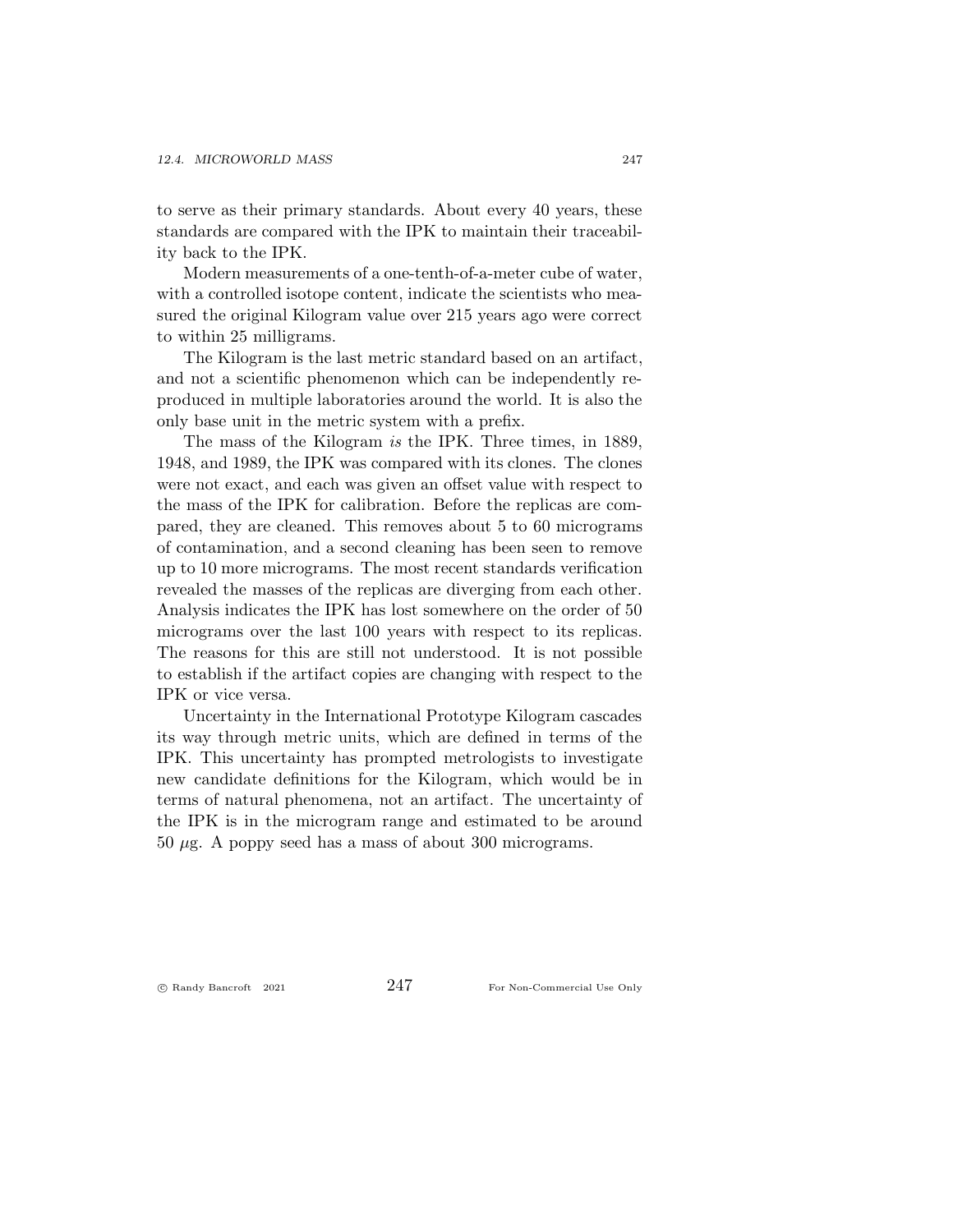248 CHAPTER 12. MICROWORLD

For Non-Commercial Use Only 248 © Randy Bancroft 2021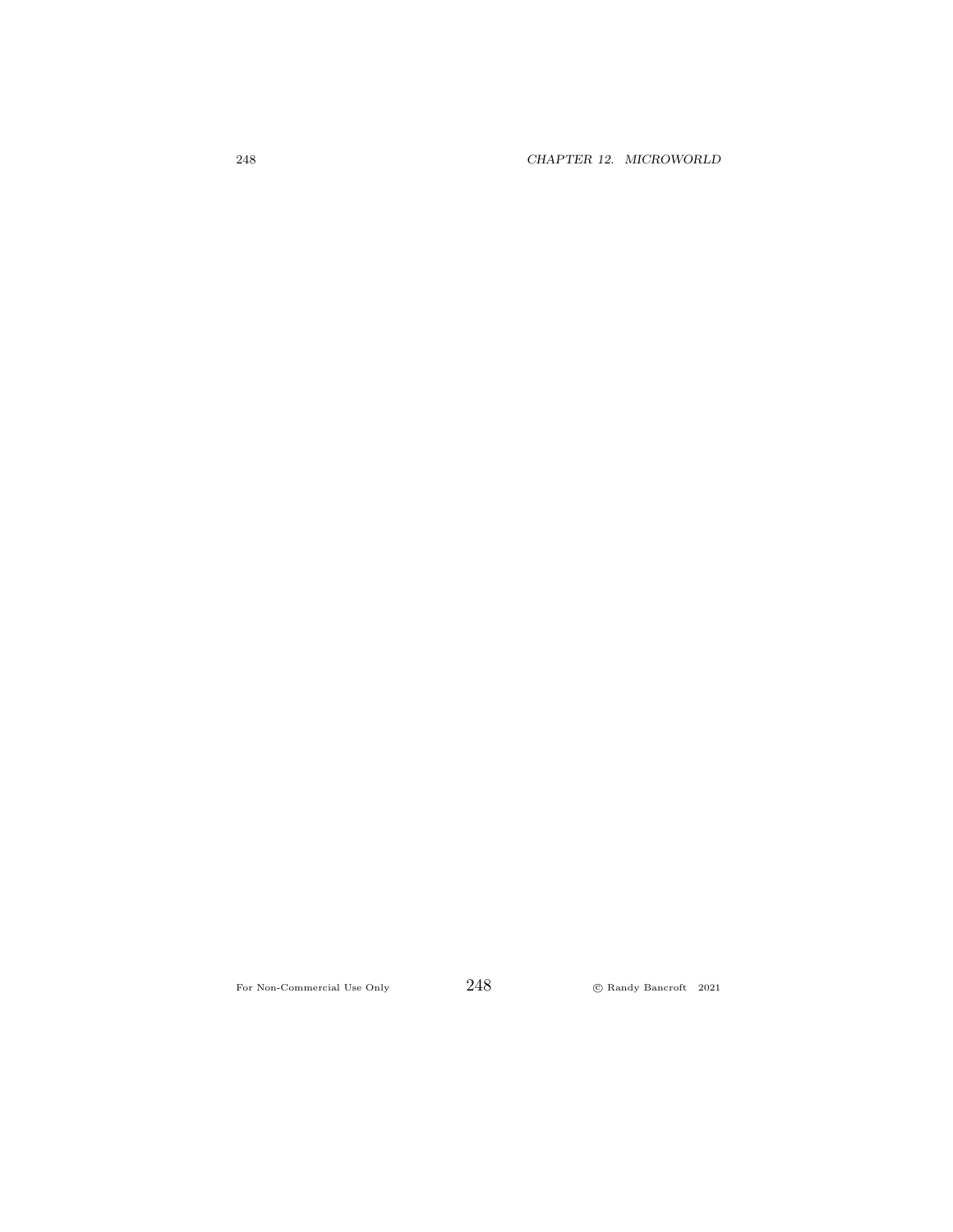## References

- [1] Petroski, H., The Evolution of Useful Things, Vintage Books 1994, pg 197
- [2] Molteni, M., "The 60-Year-Old Scientific Screwup That Helped Covid Kill" Wired, 2021-05-13
- [3] "Phytoliths: The Storytelling Stones Inside Plants" American Scientist, Volume 103 pp 136–143 March–April 2015
- [4] Whitman, W.B. et al, Proceedings of the National Academy of Sciences, Vol 95, pp 6578-6583, 1998 PMID=9618454

249